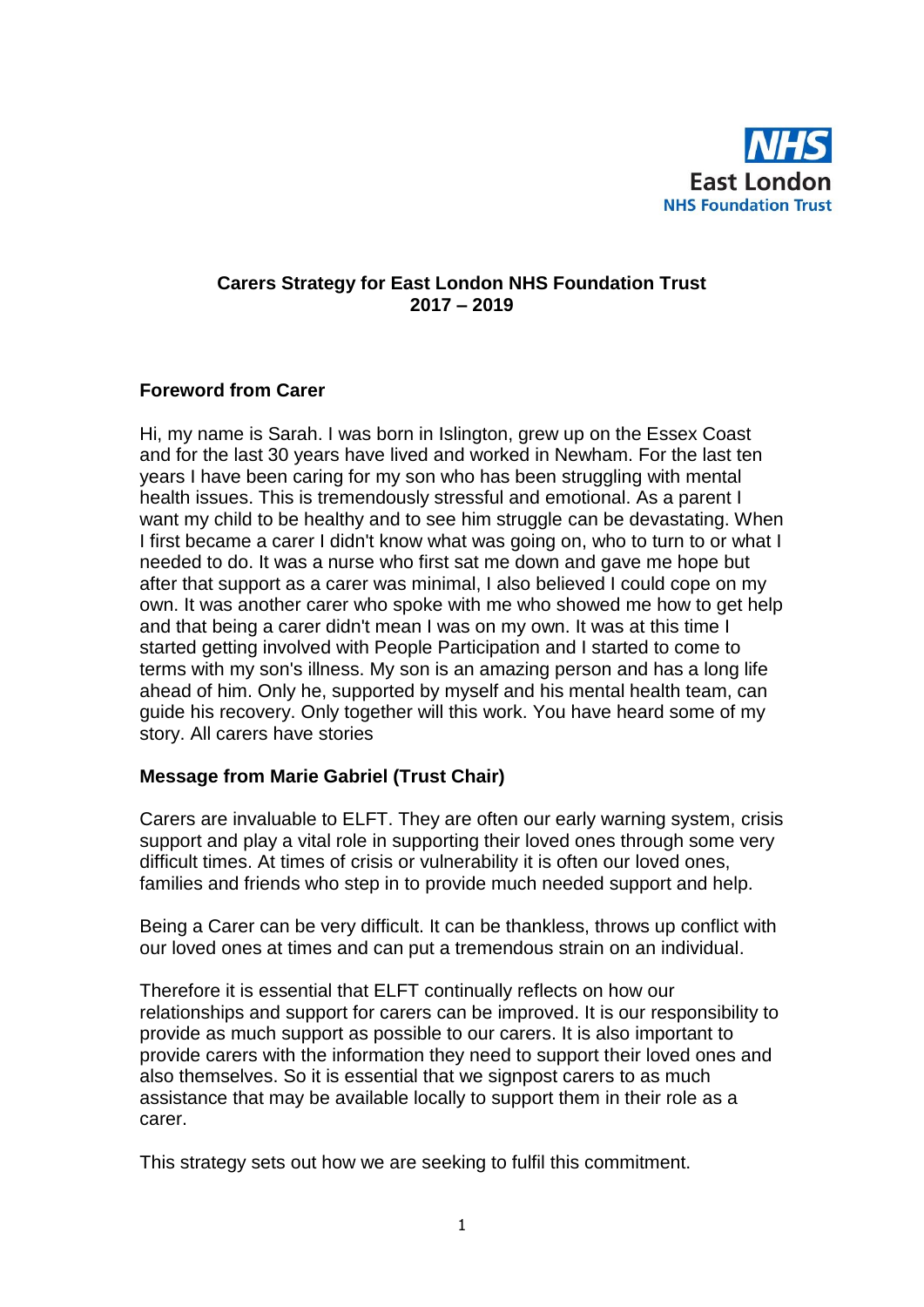## **CONTENTS**

|                                 | 1. Introduction                                                                                                                                                                               | p.3 |
|---------------------------------|-----------------------------------------------------------------------------------------------------------------------------------------------------------------------------------------------|-----|
|                                 | 2. Defining carers                                                                                                                                                                            | p.3 |
|                                 | 3. A carers strategy for East London NHS Foundation Trust<br>3.1 Scope of ELFT carers strategy<br>3.2 Carers' views<br>3.3 National and local policy drivers<br>3.4 ELFT carers strategy aims | p.4 |
|                                 | 4. Aim 1: Identifying and recognising carers                                                                                                                                                  | p.5 |
|                                 | 5. Aim 2: Communicating with carers and involving them                                                                                                                                        | p.5 |
|                                 | 6. Aim 3: Providing information for carers                                                                                                                                                    | p.6 |
|                                 | 7. Aim 4: Access to support for carers themselves                                                                                                                                             | p.7 |
|                                 | 8. Aim 5: Working in partnership with Local Authority                                                                                                                                         | p.7 |
|                                 | 9. Monitoring progress                                                                                                                                                                        | p.8 |
| 10. Monitoring structure<br>p.8 |                                                                                                                                                                                               |     |
| 11. References<br>p.8           |                                                                                                                                                                                               |     |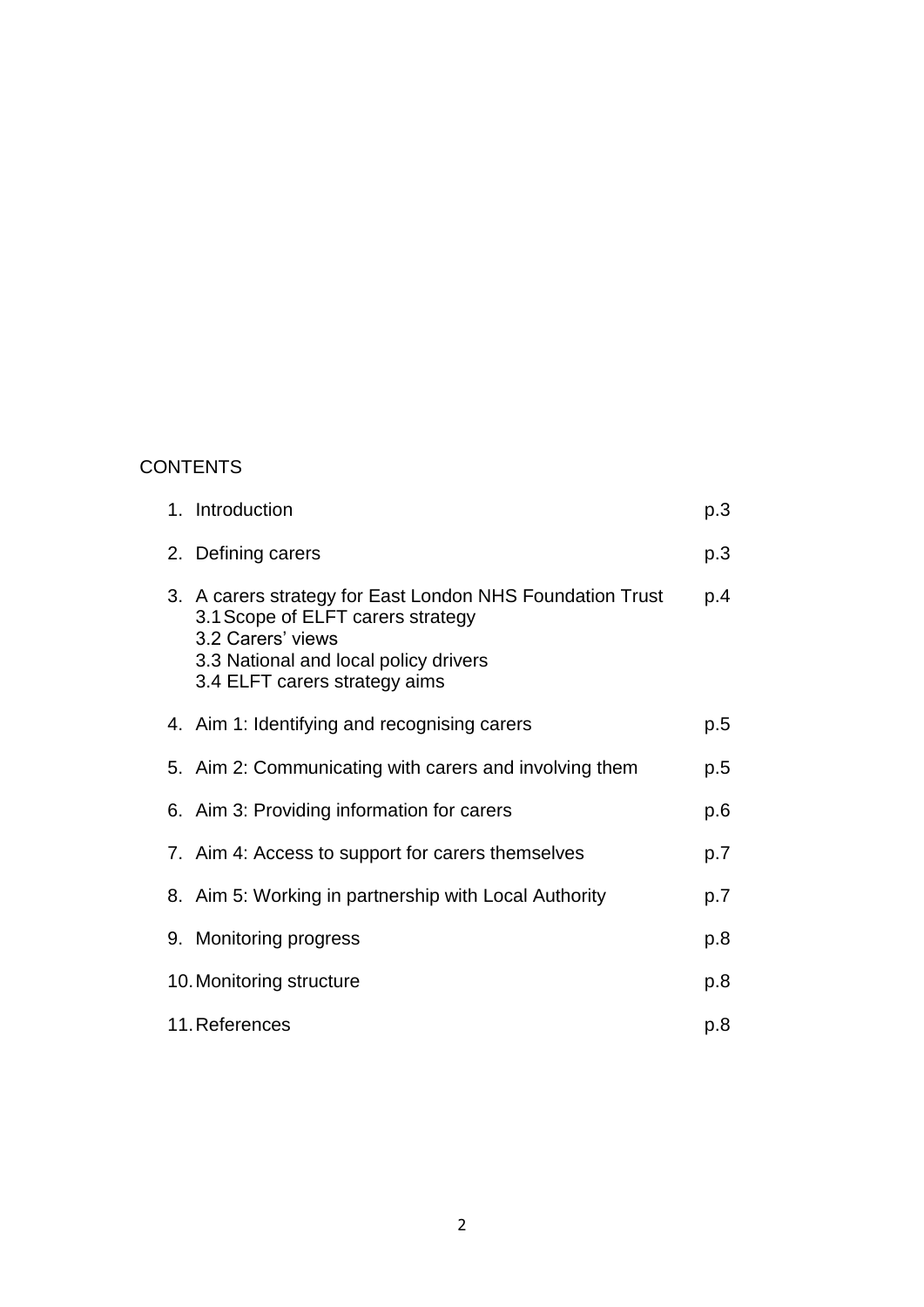## **1. Introduction**

East London NHS Foundation Trust (ELFT) recognises that carers play a very valuable role in supporting someone throughout an illness and on their journey to recovery. That's 1 in 8 adults who care, unpaid, for family and friends. Within our lifetime, there will be 9 million carers.

Our loved ones are living longer with illness or disability, and more and more of us are looking after them. Whether round-the-clock or for a few hours a week, in our own home or for someone at the other end of a motorway – caring can have a huge effect on us, our lives and our plans.

Caring is such an important part of life. It's simply part of being human. Carers are holding families together, enabling loved ones to get the most out of life, making an enormous contribution to society and saving the economy billions of pounds.

Yet many of us are stretched to the limit – juggling care with work and family life, or even struggling with poor health ourselves. We often find it difficult to make ends meet if we're unable to work or if we've reduced our working hours to care.

Every day 6,000 people become carers. Many don't know how or where to get help. It can be frightening and very lonely.

For some it's sudden: someone you love is taken ill or has an accident, your child is born with a disability. For others, caring creeps up unnoticed: your parents can't manage on their own any longer, your partner's health gets gradually worse.

Also, ELFT should always remember that a number of its own staff are also carers and need support and flexibility

Looking after someone can be tough, but you're not on your own.

<http://www.carersuk.org/about-us/why-we-re-here>

### **2. Defining carers**

ELFT defines a carer as someone who provides unpaid support to family or friends who could not manage without their help. A carer can be any age and come from any culture. They could be caring for a relative, partner or friend who has a mental health or substance misuse problem, or someone who is ill, frail or disabled. Carers may not always be recognised for the support that they provide.

Carers may undertake a range of activities, such as: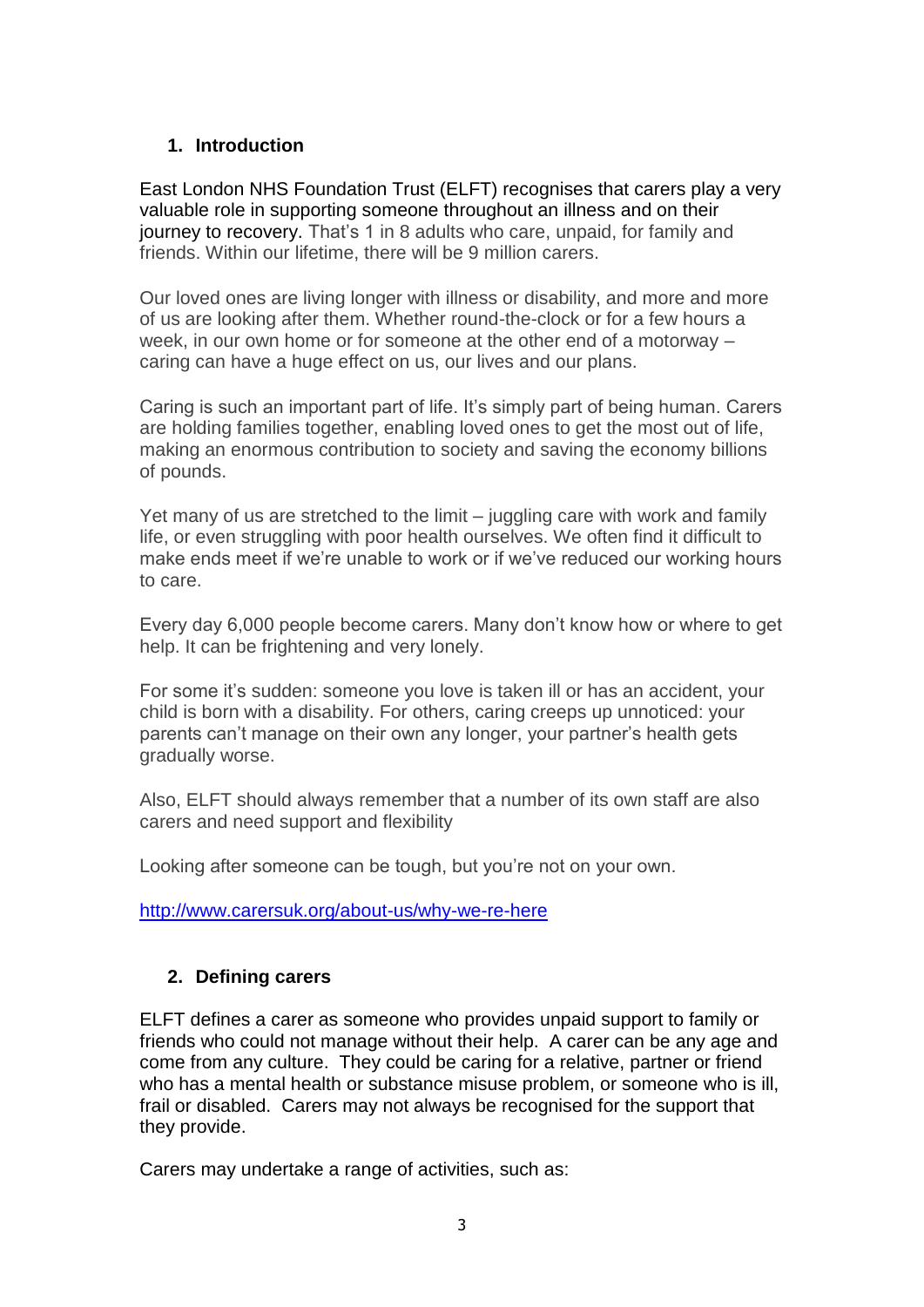- providing support with practical tasks, for example cooking, housework and shopping
- providing emotional support, supervising someone to keep them safe, and helping someone to deal with difficult emotions
- assisting with physical care, such as lifting, helping someone with stairs or physiotherapy
- helping with personal care, such as dressing, washing and supporting with toileting needs
- sometimes providing financial support, or helping with managing budgets and collecting benefits
- collecting and administering medication, and monitoring whether someone is adhering to treatment
- helping with identifying signs of relapse and providing support that may help to prevent hospital admission
- helping someone to access the services and support they need
- acting as interpreters where there are language difficulties

# **3. A carers strategy for East London NHS Foundation Trust**

## **3.1 Scope of ELFT carers strategy**

ELFT provides mental health and community health services. We provide services to the City of London and the London Boroughs of Hackney, Tower Hamlets and Newham and Luton and Bedfordshire and also specialist services to a wider population. This strategy is for carers who support someone who uses ELFT mental health or community health services.

### **3.2 Carers' views**

ELFT supports carers through local action plans that are developed and delivered within the directorates that we cover, and this has formed the basis for our Trust wide Carers Strategy. As part of this process, we have spoken to a range of carers in order to determine how they feel the Trust could support them better. This was done by means of telephone interviews, as well as feedback from carers groups, Working Together Groups and staff who support carers. The feedback that we received during these processes has driven the aims and actions of this strategy.

# **3.3National and local policy drivers**

The strategy also takes into account national and local policy documents relating to carers. These include the following:

- Carers at the heart of  $21^{st}$  century families and communities: a caring system on your side, a life of your own (2008)
- Carers Strategy-The second national action plan 2013-20162015 Care Act
- The Triangle of Care Carers included a quide to best practice in acute mental health care (2009)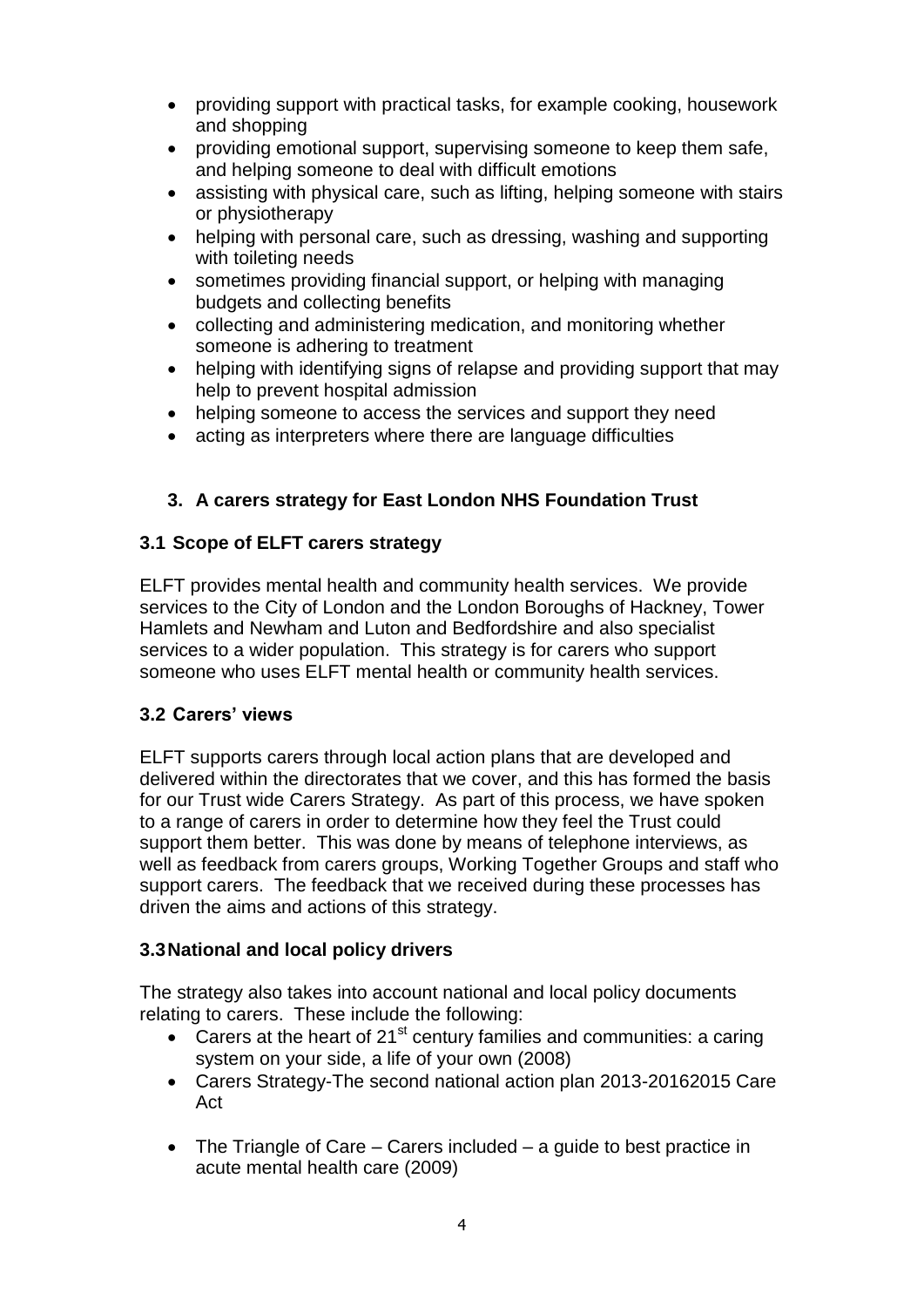- Carers (Recognition and Services) Act 1995.
- Carers strategies and objectives of ELFT's local authority partners

## **3.4ELFT carers strategy aims**

The key areas that ELFT will be focusing on in its carers strategy are:

- Aim 1: Identifying and recognising carers
- Aim 2: Communicating with carers and involving them
- Aim 3: Providing information for carers
- Aim 4: Access to support for carers themselves
- Aim 5: Working in partnership with Local Authority

# **4 Aim 1: Identifying and recognising carers**

Many people do not realise that they are carers – they may think that they are simply getting on with things and providing support as a spouse, partner or friend. They may also resist being branded as a carer. As a result, many people may be missing out on the support that they are entitled to. ELFT staff must actively identify and recognise carers in order to ensure that they can access support (such as regular carers needs assessments, advice and support) and be involved in the care planning of the person to whom they provide support. This is particularly important for young carers who are often missed and can be the most vulnerable without the right support.

# **5 Aim 2: Communicating with carers and involving them**

One of the main themes that emerged when we were talking to carers was that they valued regular updates from staff about the person that they care for, and that it is important to them that clinical teams involve them in decisions. This can be a challenging area for staff as service user confidentiality can be a barrier to carers being as informed and involved as they might like to be. However, staff can still listen to carers' views without breaching service user confidentiality, and they can also revisit decisions by service users regarding confidentiality.

# **6 Aim 3: Providing information for carers**

Another theme that emerged from the feedback that we received from carers, was that they would like to have information about treatment and support for the person they care for, general information about their condition, and information about who to contact in an emergency.

# **7 Aim 4: Access to support for carers themselves**

Whilst carers must have adequate information about support for the person they care for, it is also important that carers are supported to have a life of their own – this is in line with government priorities for carers. According to the Carers Act 2015, a carer may request that they have a carers'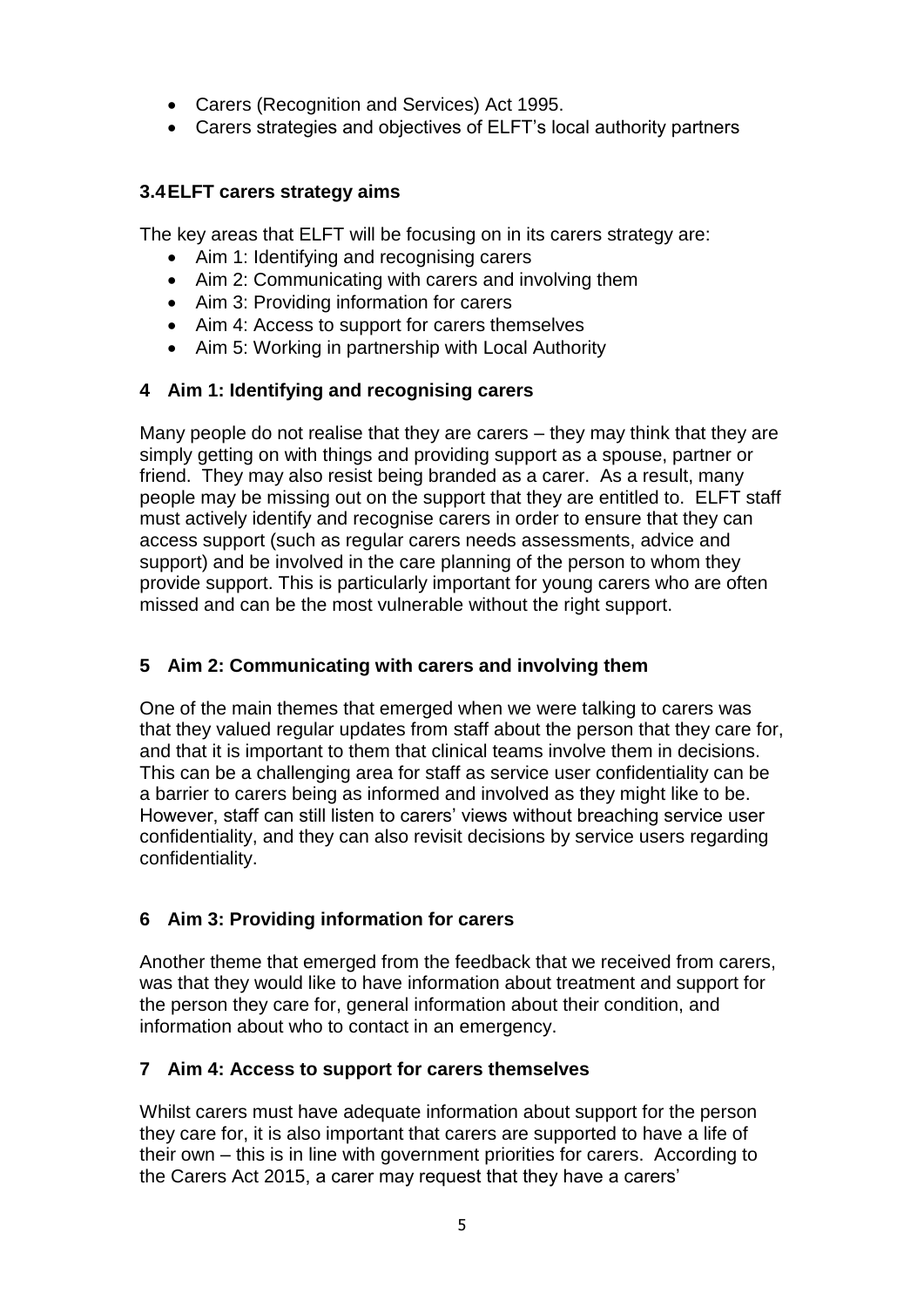assessment if they provide, or intend to provide, a substantial amount of care on a regular basis. ELFT staff must be aware of this right and about what support is available for carers, both within the Trust and within the local authority and voluntary sector.

#### **8 Aim 5: Working in partnership with Local Authority**

The structure of carers' services differs within the boroughs that ELFT serves. It is therefore very important that Directorate Management Teams work with the Local Authority as well as local carers centres and voluntary groups to provide support for carers in as seamless a way as possible.

#### **9 Monitoring progress**

The implementation of the Trustwide Carers Strategy will be monitored by the People Participation Committee. This Committee meets quarterly and will have an annual update regarding the implementation of the Carers Strategy Action Plan. The People Participation Committee reports directly to the Trust Board, where further areas requiring improvement will be identified.

The Trustwide Carers Strategy Action Plan will be reviewed annually in order to ensure that it remains up to date with changing demands.

The Quality Assurance Team will also be looking to introduce regular measures of carer's experience during 2017 which will be reported to the People Participation Committee.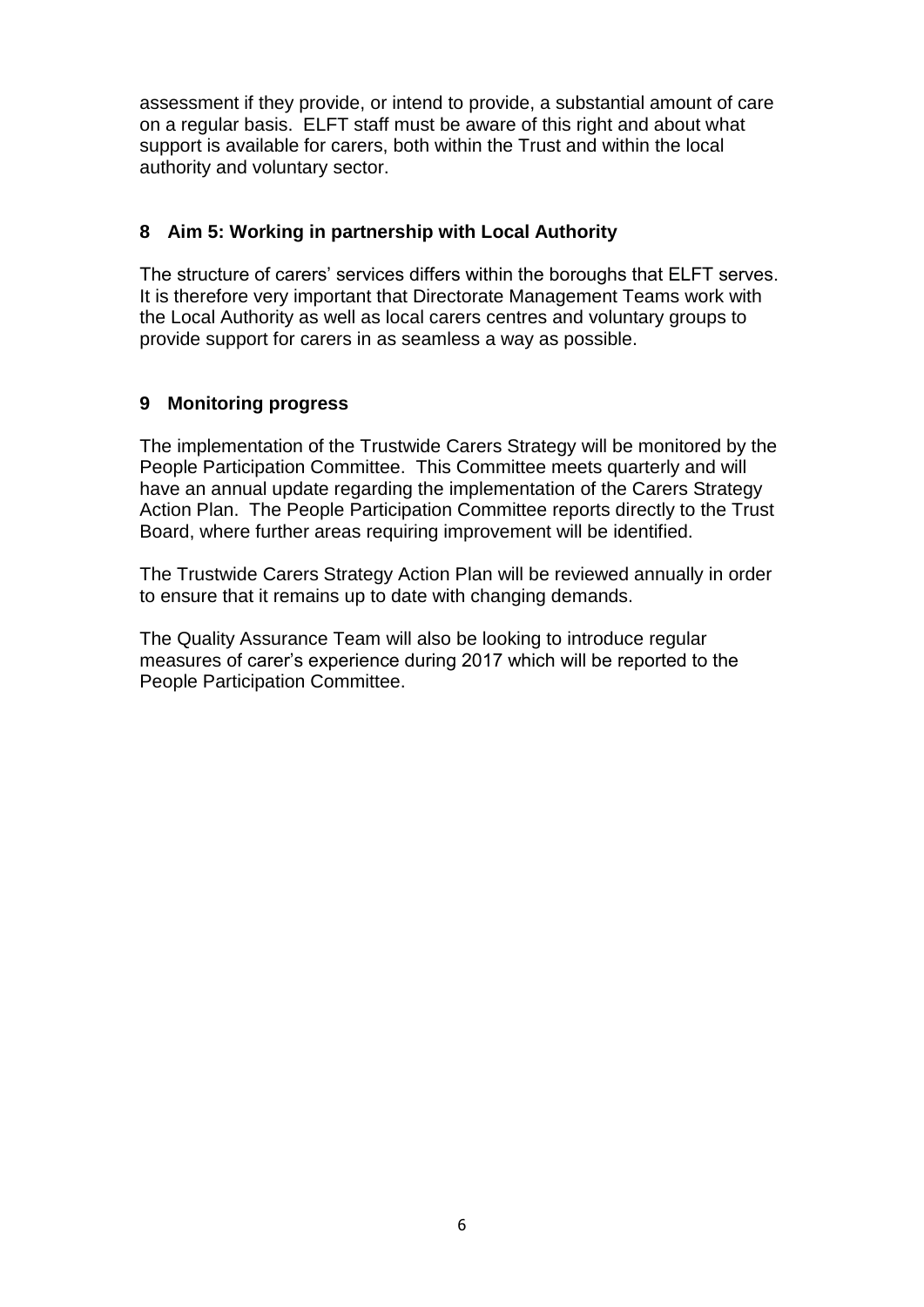### **10 Monitoring structure**



#### **11 References**

- 2015 Care Act
- Carers at the heart of  $21^{st}$  century families and communities: a caring system on your side, a life of your own (Department of Health, 2008)
- New approaches to supporting carers' health and well-being: evidence from the National Carers' Strategy Demonstrator Site programme (University of Leeds, 2011)
- The Triangle of Care Carers included a guide to best practice in acute mental health care (National Mental Health Development Unit, 2010)
- Carers (Recognition and Services) Act 1995.
- Carers strategies and objectives of ELFT's local authority partners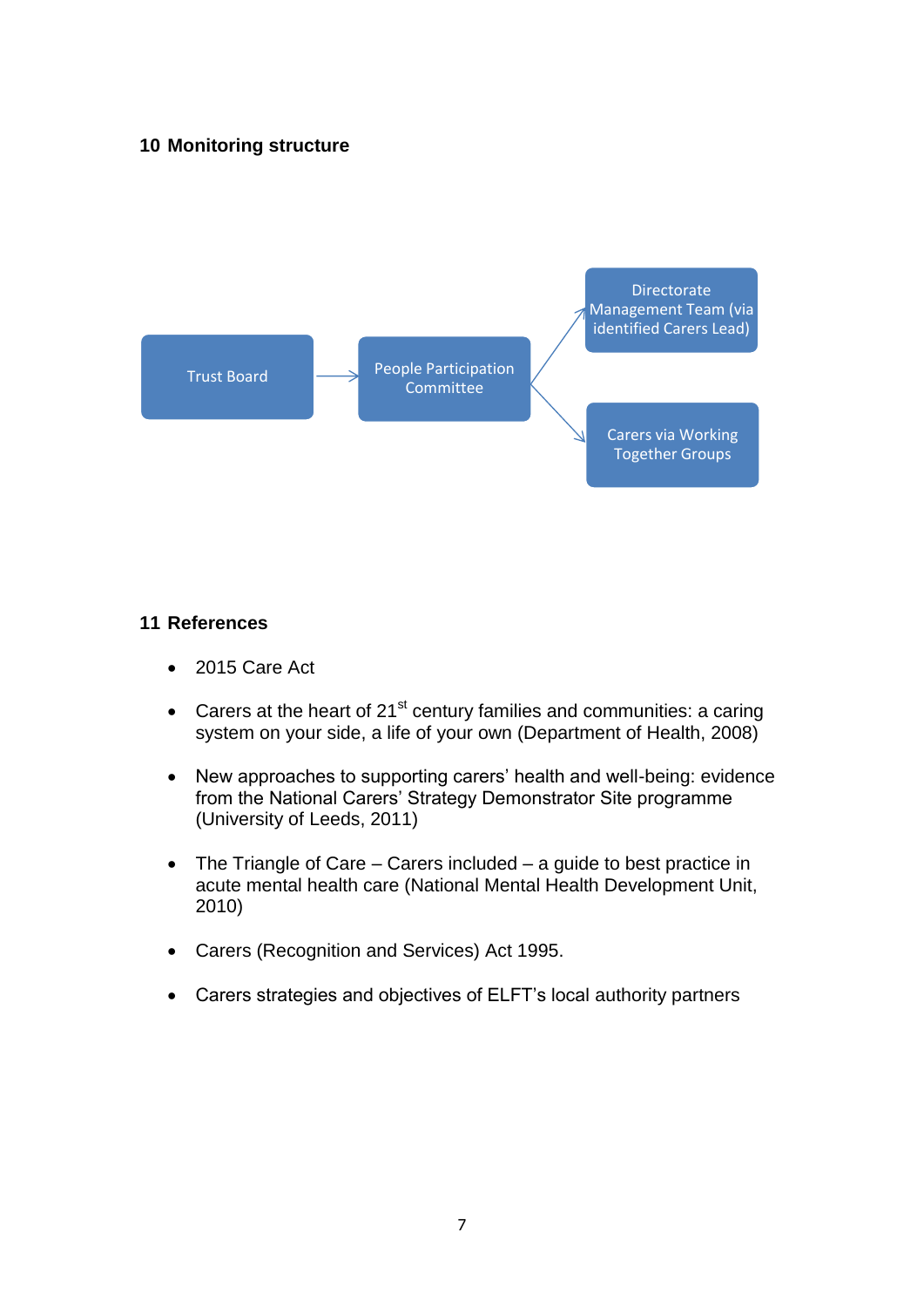# **Directorate/Borough Specific Activity/Aims**

# **Aim 1: Identifying and recognising carers**

| <b>Actions already taken</b>                                                                                                                                                                                                             | <b>Future actions to be taken</b> |
|------------------------------------------------------------------------------------------------------------------------------------------------------------------------------------------------------------------------------------------|-----------------------------------|
| <b>Bedfordshire</b>                                                                                                                                                                                                                      |                                   |
| <b>Commitment to Carers Plan</b><br><b>Evidence</b>                                                                                                                                                                                      |                                   |
| <b>Carers</b><br>Leads<br><b>Meeting</b><br>(Gail<br>Dearing)                                                                                                                                                                            |                                   |
| Carers leads meeting held with<br>Carers in Bedfordshire present. The<br>forum is used to promote all of the<br>aspects of the carers charter so<br>ensuring carers leads promote carer<br>identification/assessments in their<br>teams. |                                   |
| Information about latest carer<br>legislation; local developments;<br>carers services is also shared and<br>disseminated to teams, most of which<br>have information packs for carers.                                                   |                                   |
| The carers charter has been taken to<br>the teams for them to agree<br>processes for the regular contact<br>points.                                                                                                                      |                                   |
| Carers workshops/young carers to be<br>worked on in partnership with Carers<br>in Bedfordshire and set a timetable.                                                                                                                      |                                   |
| <b>City and Hackney</b>                                                                                                                                                                                                                  |                                   |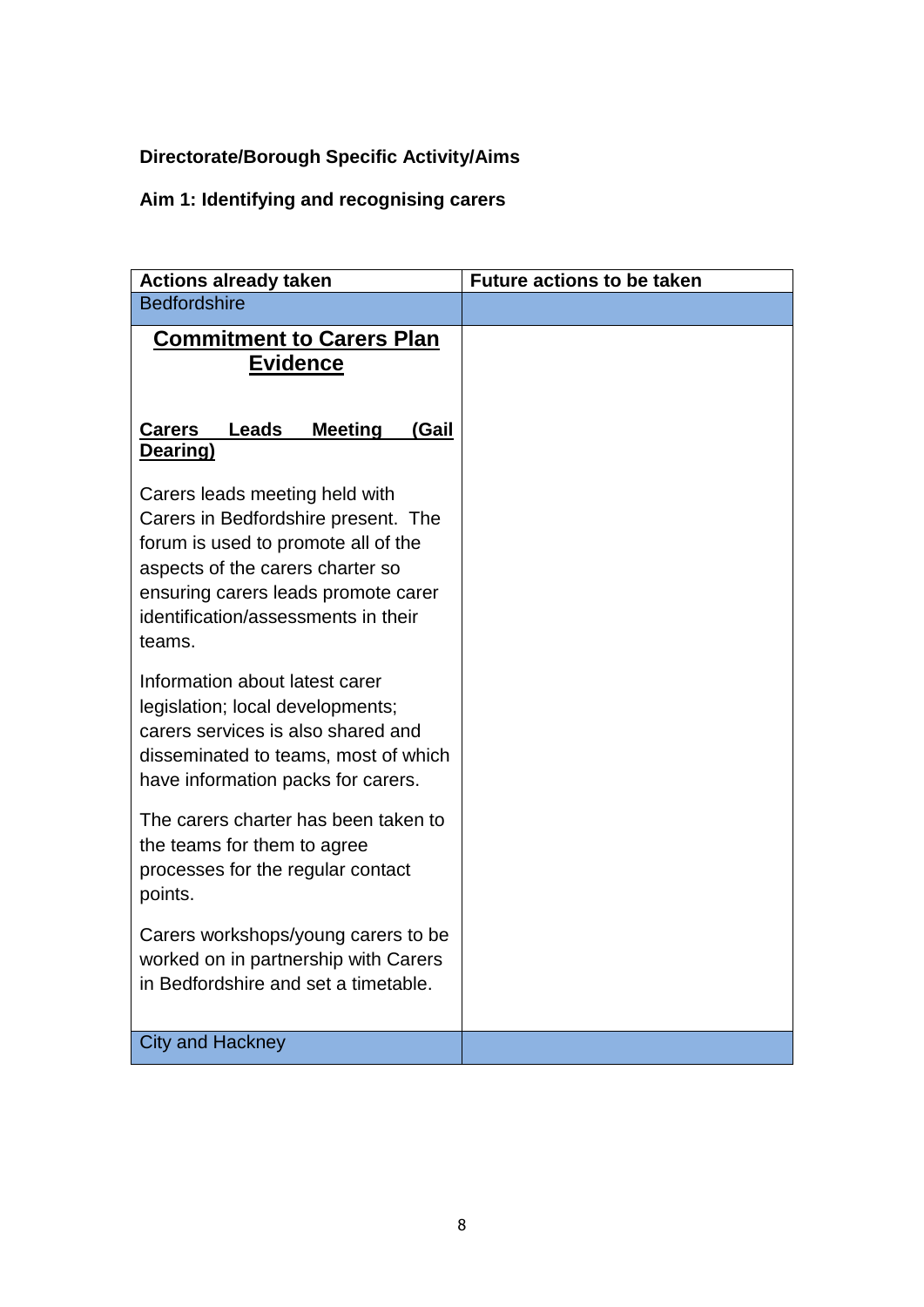| Strong links with the Carers Centre<br>Events to promote awareness and<br>understanding of carers and families'<br>role and needs.<br>Early identification of carers in the<br>assessment process.<br>Produce regular reports on carers.<br>All Staff members to receive carers<br>and families' awareness training,<br>training in engagement strategies,<br>and training in the skills needed to<br>work with carers and families. | introduction of carers information flyer<br>to be sent out with all mail outs via<br>admin.<br>Re-start of C&H Young Carers<br>Steering Group with LBH - June 2017                                                                                                                                         |
|--------------------------------------------------------------------------------------------------------------------------------------------------------------------------------------------------------------------------------------------------------------------------------------------------------------------------------------------------------------------------------------------------------------------------------------|------------------------------------------------------------------------------------------------------------------------------------------------------------------------------------------------------------------------------------------------------------------------------------------------------------|
| <b>Forensics</b>                                                                                                                                                                                                                                                                                                                                                                                                                     |                                                                                                                                                                                                                                                                                                            |
| Friends & Family are identified on<br>admission of their relatives to the unit.                                                                                                                                                                                                                                                                                                                                                      | Admissions CQUIN is embedded<br>within the forensic directorate                                                                                                                                                                                                                                            |
| Luton                                                                                                                                                                                                                                                                                                                                                                                                                                |                                                                                                                                                                                                                                                                                                            |
| Staff training on Carers is provided as<br>stand alone training<br><b>ELFT Carers Information leaflet,</b><br><b>Standard Letter to carers</b>                                                                                                                                                                                                                                                                                       | Operational implementation of the<br>carers letter and<br>Incorporation of identification of<br>carers into new ECPA policy, process<br>and recording                                                                                                                                                      |
|                                                                                                                                                                                                                                                                                                                                                                                                                                      | QI project on improving carers<br>experience of acute care settings in<br>progress                                                                                                                                                                                                                         |
| Newham Adult Mental Health                                                                                                                                                                                                                                                                                                                                                                                                           |                                                                                                                                                                                                                                                                                                            |
| Inpatients:                                                                                                                                                                                                                                                                                                                                                                                                                          | Inpatients:                                                                                                                                                                                                                                                                                                |
| • Posters and leaflets publicise the<br>idea that "carers" may identify in a<br>range of different roles and<br>relationships with their loved one (e.g.<br>friend, partner, husband, and                                                                                                                                                                                                                                            | • QI project is ongoing (see driver<br>diagram for more details).<br><b>Adult Community Teams:</b>                                                                                                                                                                                                         |
| grandchild).<br><b>NCFMH Carers'</b><br>Support Group Poster<br>• Monthly communications with staff<br>through e-mail and during team                                                                                                                                                                                                                                                                                                | The CRT services are currently<br>reviewing all registered carers<br>attached to Service Users on CPA in<br>order to do a Mailshot which will<br>contain Carers information leaflets<br>available in the service including<br>information about the mental health<br>services in Newham, right of patients |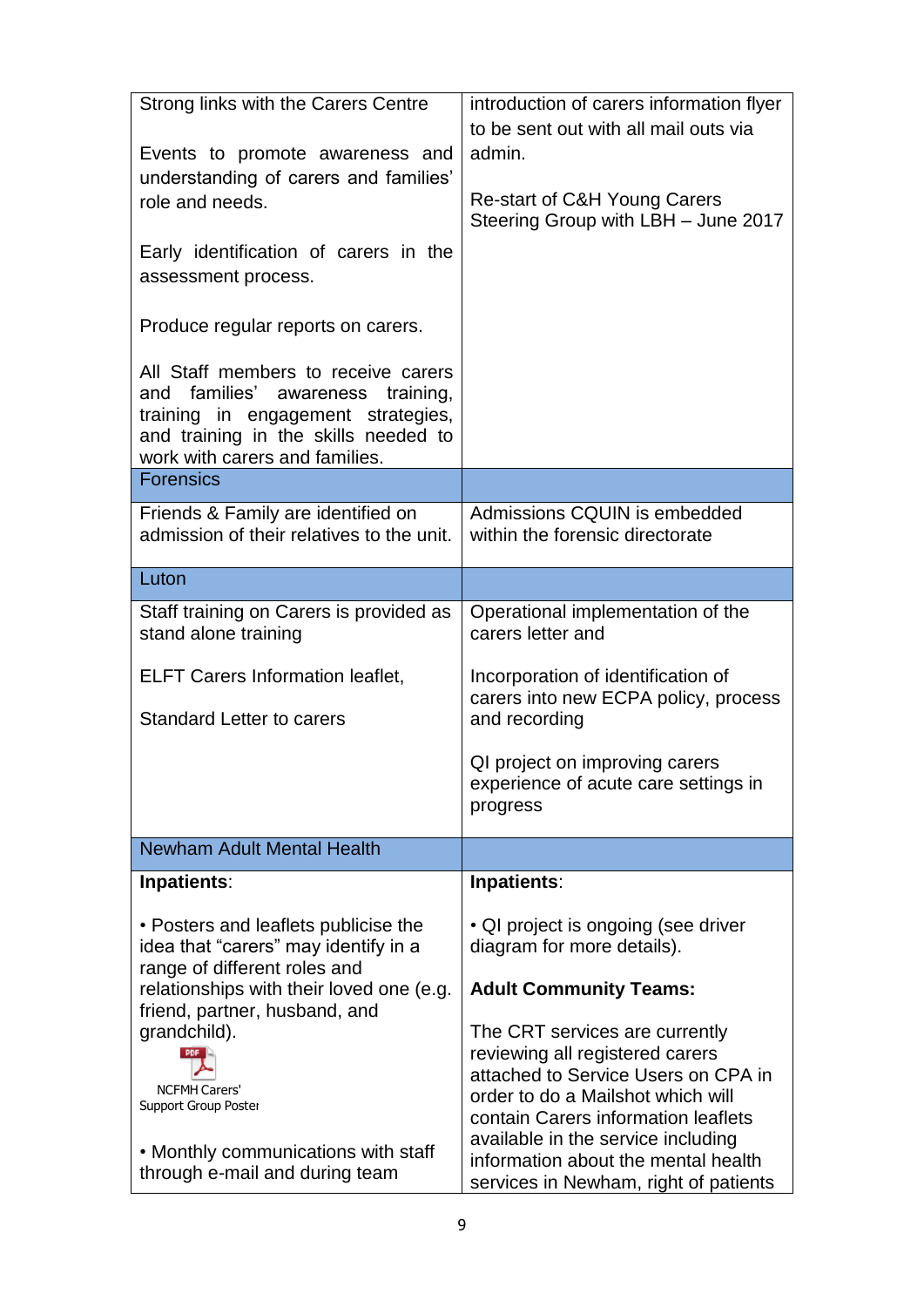| meetings to remind them of the<br>importance of identification of carers<br>within NCfMH and to raise awareness<br>of the carers support available.                                                                                                                                              | and carers, information about local<br>and national support agencies and<br>contact information for LBN Dockside<br>teams (MHAAT). |
|--------------------------------------------------------------------------------------------------------------------------------------------------------------------------------------------------------------------------------------------------------------------------------------------------|------------------------------------------------------------------------------------------------------------------------------------|
| • Weekly community meetings with<br>service users on every ward include a<br>brief description of the definition of a<br>carer and the carer support available<br>at NCfMH. This is followed by<br>identification of any carers whom the<br>service user thinks may benefit from<br>the support. | EIS:<br>Plans to pilot a Family Intervention<br>carers group.                                                                      |
| • Launch of a QI project focussed on<br>increasing the awareness of carer's<br>support at NCfMH including<br>identification of carers. (see attached<br>diagram)<br>Improving access to<br>the NCfMH carers - di                                                                                 |                                                                                                                                    |
| <b>MHCOP:</b>                                                                                                                                                                                                                                                                                    |                                                                                                                                    |
| Carers are encouraged to<br>attend assessments and reviews.<br>Encouraged to give their<br>views.<br>Direct offer of a carers<br>assessment.                                                                                                                                                     |                                                                                                                                    |
| <b>Adult Community Teams:</b>                                                                                                                                                                                                                                                                    |                                                                                                                                    |
| • CRTs have drop-in sessions for<br>Carer and SUs once per month with<br>OTLs. Individual slots available for<br>Carers on request.                                                                                                                                                              |                                                                                                                                    |
| • Poster available to publicise the<br>diversity of Carers in a range of<br>different roles and relationships with<br>their loved one (e.g. friend, partner,<br>husband, grandchild).                                                                                                            |                                                                                                                                    |
| • Monthly communications with staff<br>through e-mail and during team<br>meetings to remind them of the<br>importance of identification of carers<br>within NCfMH and to raise awareness                                                                                                         |                                                                                                                                    |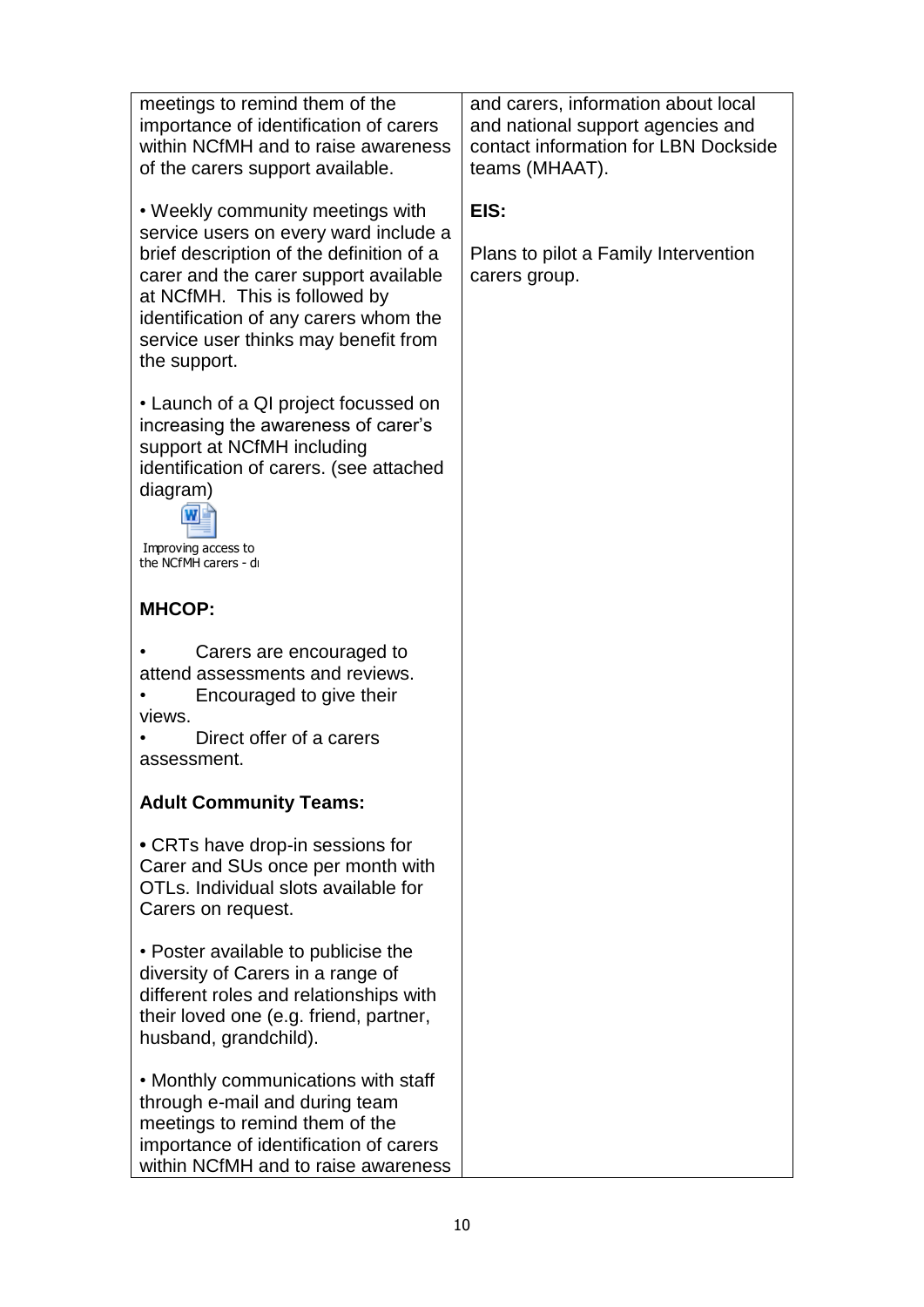| of the carers support available and in<br>supervision.<br>• Recovery packs for all care<br>coordinated service users include<br>carer information and also crisis cards<br>are being distributed after a piece of<br>work last year.                                                                                                                                                                                              |  |
|-----------------------------------------------------------------------------------------------------------------------------------------------------------------------------------------------------------------------------------------------------------------------------------------------------------------------------------------------------------------------------------------------------------------------------------|--|
| EIS:                                                                                                                                                                                                                                                                                                                                                                                                                              |  |
| Carers to be identified in all cases<br>with new referrals<br>Monthly carers contact<br>Carers offered carers assessment<br>Annual carers coffee morning<br>Annual carers party<br>Monthly "finding out about<br>Psychology Group" with carers<br>Weekly carers locality group<br>Information and sign posting carers<br>Carers encouraged to attend monthly<br>pharmacist group<br>One off psychology sessions with<br>carers    |  |
| <b>Newham/Tower Hamlets Community</b><br><b>Health</b>                                                                                                                                                                                                                                                                                                                                                                            |  |
| Carers involvement, including the<br>development of a directorate carer<br>strategy, is established across<br>Newham Community Health.<br>Tower Hamlets adult community<br>services transferred to ELFT in April<br>2017 and, whilst there are examples<br>of good carer involvement and<br>inclusion initiatives in place, it is<br>planned that there will be a unified<br>strategy across both directorates<br>during 2017/18. |  |
| Examples of the work to-date include:<br>QI Carers project in place<br>looking at the assessment of<br>needs of Carers within<br><b>Community Health Newham</b><br><b>Services</b><br>As part of the QI project a<br>carers needs checklist has<br>been developed and is being<br>tested in two services (EPCT<br>and Community Neuro)                                                                                            |  |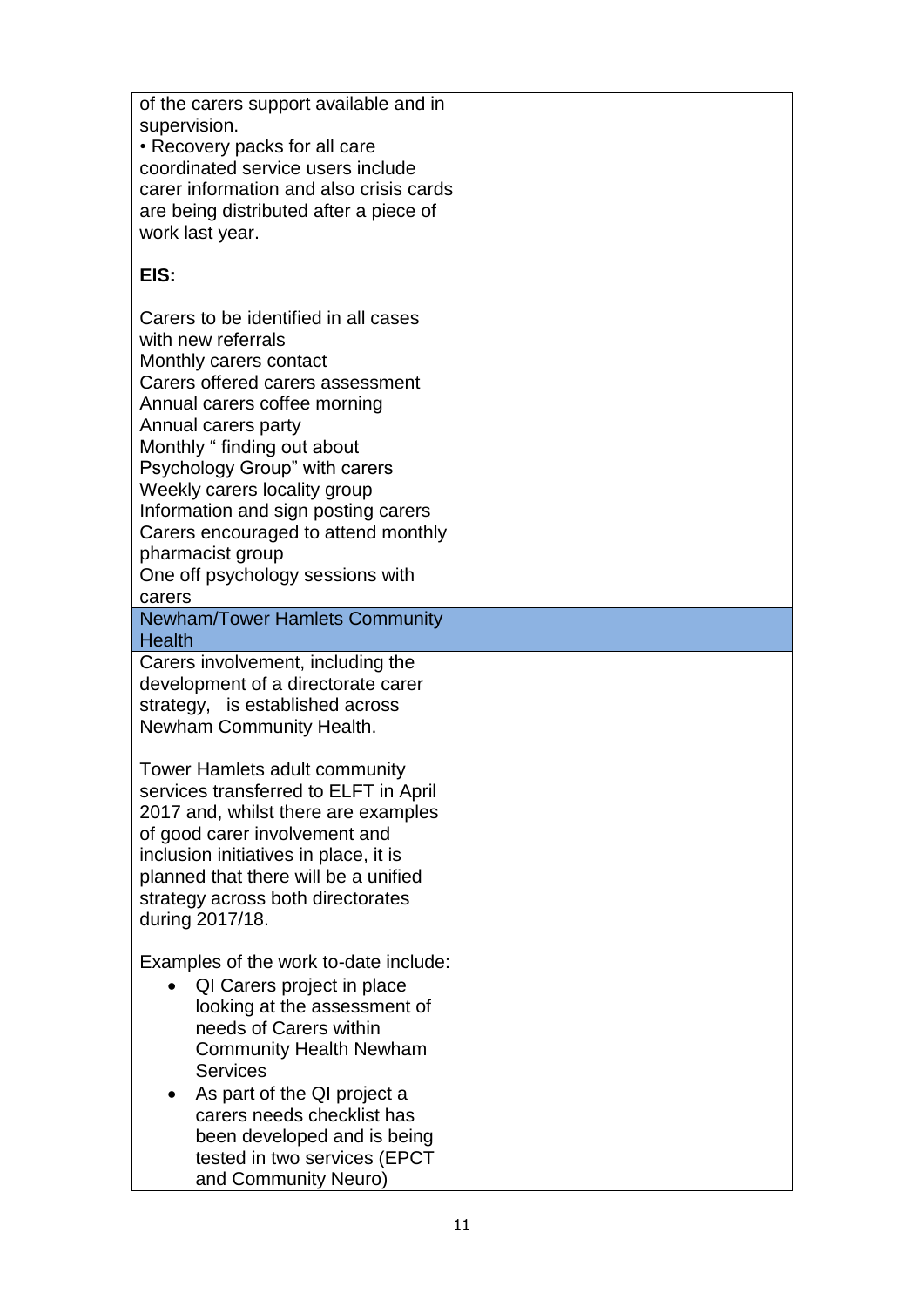|           | A co-produced Carers                  |  |
|-----------|---------------------------------------|--|
|           | Handbook in development               |  |
|           | which is being designed jointly       |  |
|           | with Local Authority and local        |  |
|           | GPs                                   |  |
| $\bullet$ | Carers Event in Newham on             |  |
|           | 16 <sup>th</sup> June 2017 which will |  |
|           | involvement information stalls        |  |
|           |                                       |  |
|           | from Age UK, Family                   |  |
|           | <b>Advocacy, Newham Carers</b>        |  |
|           | Network and Newham Therapy            |  |
|           | Group                                 |  |
| $\bullet$ | Focus groups set up across            |  |
|           | community health services             |  |
|           | ROMA support group set up             |  |
| $\bullet$ | Service user and carers               |  |
|           | recruitment stalls held every         |  |
|           | six months across the health          |  |
|           | centres                               |  |
|           | Working Together Group in             |  |
|           | place which includes both             |  |
|           | service users and carers              |  |
|           | Service users and carers              |  |
|           | invited to team away days             |  |
|           | (such as MSK in 2017) and             |  |
|           | directorate events such as the        |  |
|           | <b>Big Conversation</b>               |  |
| $\bullet$ | <b>Service users and Carers</b>       |  |
|           | involved in the review of team        |  |
|           | level audit tools which are now       |  |
|           | updated and live                      |  |
|           | TH CHS conduct discovery              |  |
|           | interviews with service users         |  |
|           | and carers                            |  |
|           | Services collect PROMs and            |  |
|           | PREMs data and generate you           |  |
|           | said we did posters/leaflets          |  |
|           | Recent launch of the EPCT             |  |
|           | focus group                           |  |
|           | <b>Quality Assurance visits in</b>    |  |
|           | place - one service a month is        |  |
|           | visited by CCG who meet with          |  |
|           | staff and Healthwatch who             |  |
|           | interview service users and           |  |
|           |                                       |  |
|           | carers for feedback                   |  |
|           | QI project on carers needs            |  |
|           | assessment includes input             |  |
|           | from London Borough of                |  |
|           | Newham                                |  |
|           | QI project on carers needs            |  |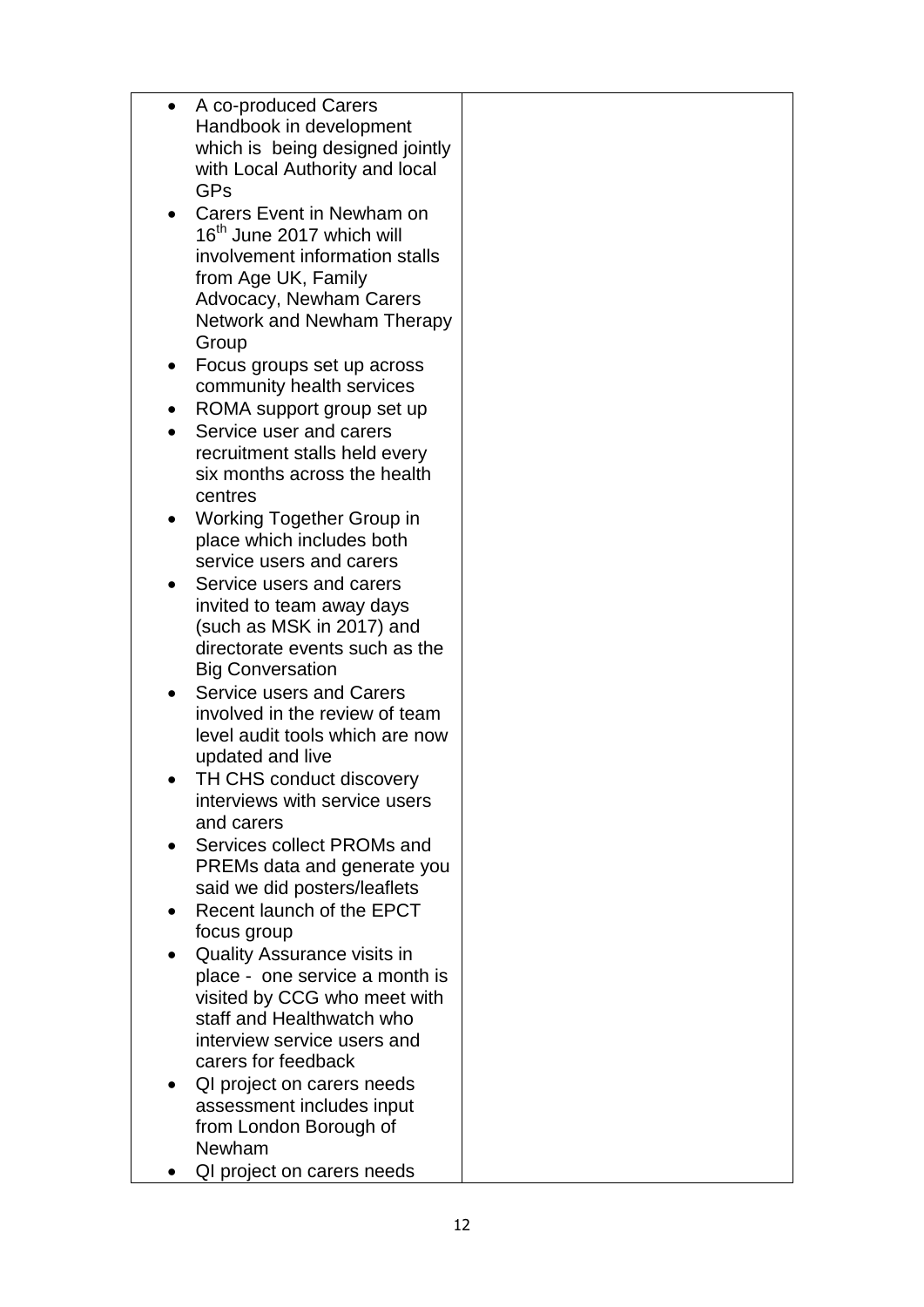| assessment presented to<br>Newham CCG at May 2017<br><b>Clinical Quality Review</b><br>Meeting<br><b>Community Health Services</b><br>$\bullet$<br>Carers Group to be set up over<br>the next six months                                                                                                                                                                                                                                                                                                       |                                                                                                                                                                                                                                                                                                                                                                                                                                                                                      |
|----------------------------------------------------------------------------------------------------------------------------------------------------------------------------------------------------------------------------------------------------------------------------------------------------------------------------------------------------------------------------------------------------------------------------------------------------------------------------------------------------------------|--------------------------------------------------------------------------------------------------------------------------------------------------------------------------------------------------------------------------------------------------------------------------------------------------------------------------------------------------------------------------------------------------------------------------------------------------------------------------------------|
| <b>Tower Hamlets</b>                                                                                                                                                                                                                                                                                                                                                                                                                                                                                           |                                                                                                                                                                                                                                                                                                                                                                                                                                                                                      |
| THPTS held 2 carers events in using<br>material from Carers UK. They invited<br>carers (either patients who identified<br>themselves as carers or carers of<br>current patients, as well as Rethink<br>and Carers Centre representatives.<br>Unfortunately, although there was<br>good attendance from Rethink<br>workers and information from the<br>carer's centre, and useful<br>conversations were had with the<br>above resources and links were<br>strengthened, there was limited<br>carers attendance. | Regular carer events co-produced<br>with carers, ELFT and carer services<br>within the community to support the<br>identification of carers<br>To work in partnership with carers<br>within the community to establish<br>what works to support people to<br>identify as being a carer<br>To work in partnership with other key<br>agencies - Carers Centre, RETHINK<br>etc.<br>To work with carers engaged with<br>people participation on the Trust wide<br>working together group |

### **Aim 2: Communicating with carers and involving them**

| <b>Actions already taken</b>                                                                                                                                                                                       | <b>Future actions to be taken</b> |
|--------------------------------------------------------------------------------------------------------------------------------------------------------------------------------------------------------------------|-----------------------------------|
| <b>Bedfordshire</b>                                                                                                                                                                                                |                                   |
| <b>Bedford CRHT (Andy Rajkumar)</b>                                                                                                                                                                                |                                   |
| The Bedford CRHT hold a monthly<br>carers group which collects feedback.<br>It has been a positive experience that<br>will be continued and expanded it to<br>the CMHT's. Examples of the<br>feedback forms below. |                                   |
| <b>Service</b><br>Assessment<br><b>Memory</b><br>(Michael Farrington)                                                                                                                                              |                                   |
| Evidence of work carried out to date                                                                                                                                                                               |                                   |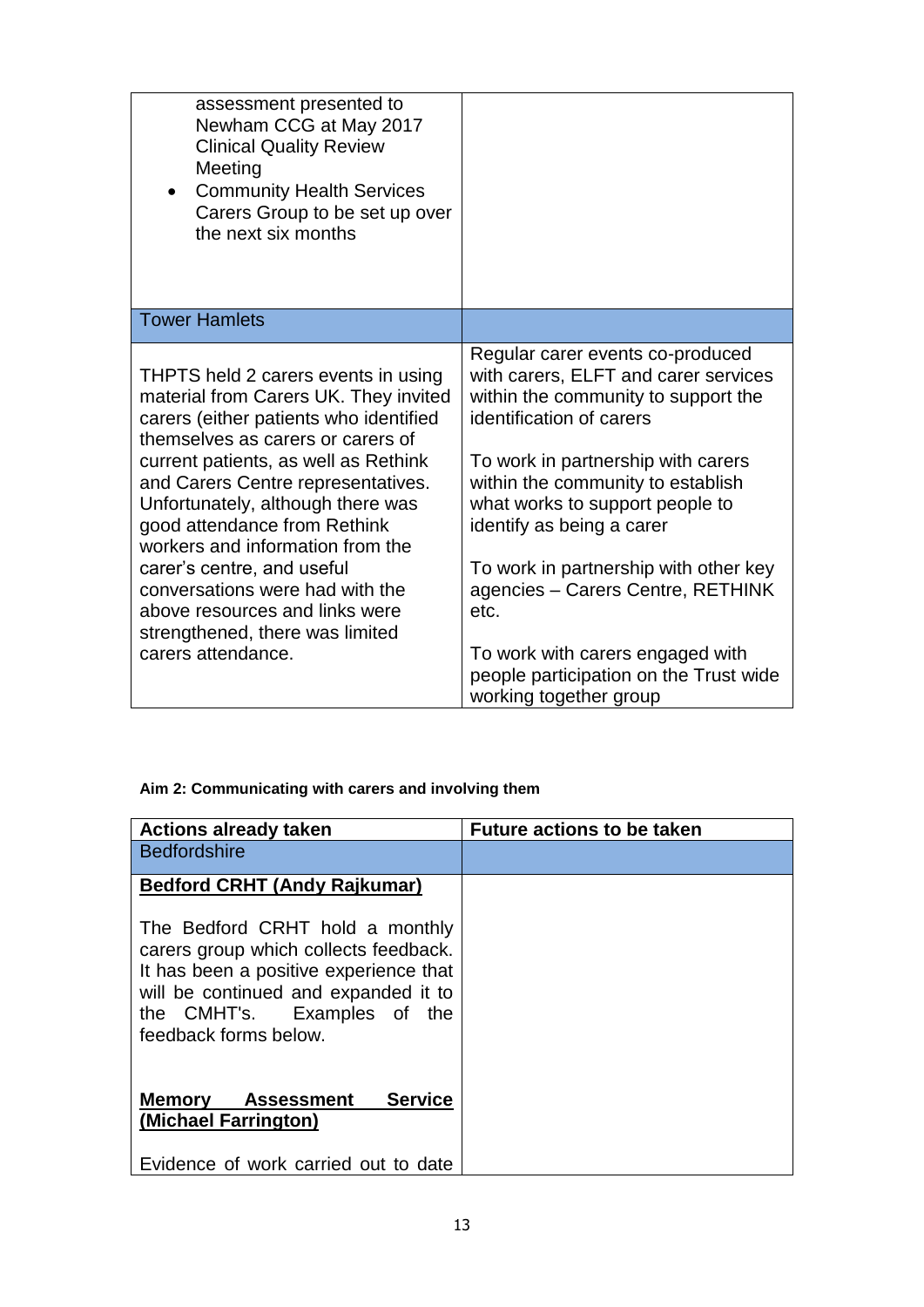| is to be found within the audit report<br>and the MAS carer questionnaire<br>report below.                                                                                                                                                  |  |
|---------------------------------------------------------------------------------------------------------------------------------------------------------------------------------------------------------------------------------------------|--|
| <b>MAS Carer</b><br>Audit report<br>concerning the numbe<br>Questionnaire Report                                                                                                                                                            |  |
| <b>Fountains Court (Sue Inskip)</b>                                                                                                                                                                                                         |  |
| Examples of family meetings and the<br>carers handbook for Fountains Court<br>are below.<br><b>Fountains Court</b><br><b>Carers Handbook</b><br>Family Meeting Exam<br>Bedfordshire Fountai                                                 |  |
| <b>Patient Advice and Liaison Service</b><br><u>(Jo Hodge)</u>                                                                                                                                                                              |  |
| PALS, Complaints and Compliments<br>received since April 2016 that have a<br>carer related aspect to them are<br>noted in the documents below. It was<br>noted that a number of the points<br>relate to carer survey feedback/audit.        |  |
| <b>Participation</b><br><b>Bedford</b><br><b>People</b><br>(Kamila Naseova)                                                                                                                                                                 |  |
| meetings of the Bedford<br>Three<br>Borough Working together<br>group<br>have been held; two carers attended.<br>The following was suggested at the<br>meeting held in January:                                                             |  |
| <b>Carers Survey</b>                                                                                                                                                                                                                        |  |
| The Trust do not currently<br>have<br>'carers surveys' and there is currently<br>no work being undertaken to develop<br>this. We discussed the opportunity<br>to develop a carers survey and some<br>suggested areas for inclusion:<br>this |  |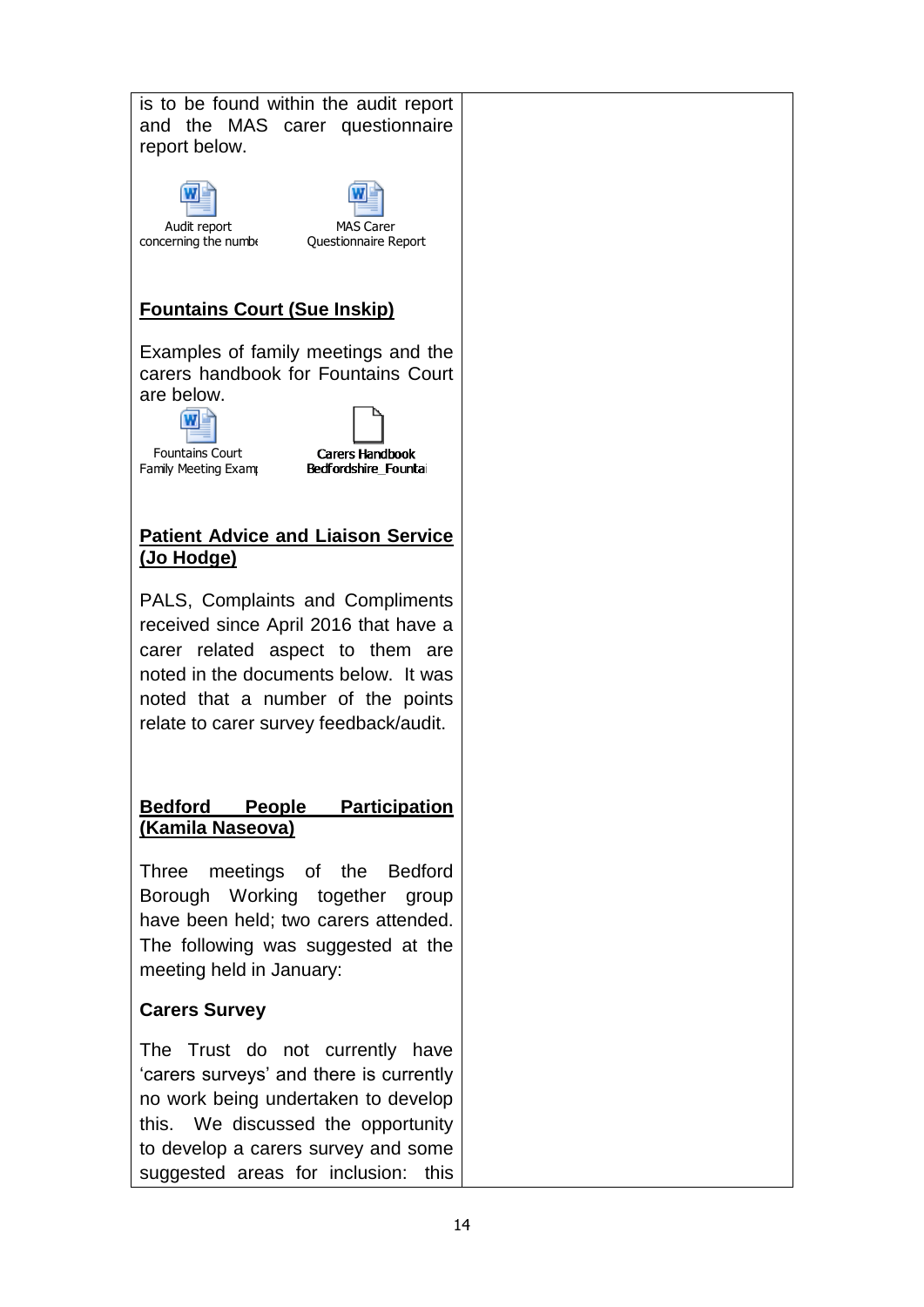|                                       | needs further discussion<br>but<br>the  |  |
|---------------------------------------|-----------------------------------------|--|
|                                       | suggested areas for inclusion are:      |  |
|                                       |                                         |  |
| $\circ$                               | Carer involvement<br><i>in</i>          |  |
|                                       | decisions                               |  |
| $\circ$                               | Involvement<br>in in<br>care            |  |
|                                       | planning                                |  |
|                                       |                                         |  |
| O                                     | Who to contact in a time                |  |
|                                       | of crisis                               |  |
| O                                     | Who to contact<br>for                   |  |
|                                       | support                                 |  |
| $\circ$                               | Was<br>a<br>carers                      |  |
|                                       | assessment offered?                     |  |
| $\circ$                               | Was<br>a<br>carers                      |  |
|                                       | carried<br>assessment                   |  |
|                                       | out? (include point 6                   |  |
|                                       | about timeliness?)                      |  |
|                                       |                                         |  |
|                                       | Further discussion is required around   |  |
|                                       | the methodology; one suggestion put     |  |
|                                       | forward was for service users/carers    |  |
|                                       | to carry out this survey post discharge |  |
|                                       |                                         |  |
| from the inpatient units.             |                                         |  |
|                                       | A small working group has been set      |  |
|                                       | up and will meet on 16 February 2017    |  |
| review                                | draft<br>questions<br>and               |  |
|                                       | methodology. This Working Group         |  |
|                                       | consists of a carer representative, the |  |
|                                       | People Participation Lead and the       |  |
|                                       |                                         |  |
| Audit Facilitator.                    |                                         |  |
|                                       | Three service users from Bedford        |  |
| have been successful in the selection |                                         |  |
|                                       | process to become CPA trainers. It      |  |
| might be a good idea to work with     |                                         |  |
| Paul Binfield to see if this could be |                                         |  |
| incorporated into                     | the<br>training                         |  |
| delivered to local teams.             |                                         |  |
|                                       |                                         |  |
| A                                     | Carers handbook<br>has<br>been          |  |
|                                       | developed for Bedfordshire inpatient    |  |
| services                              | with<br>(attached<br>below)             |  |
| information for carers.               |                                         |  |
|                                       |                                         |  |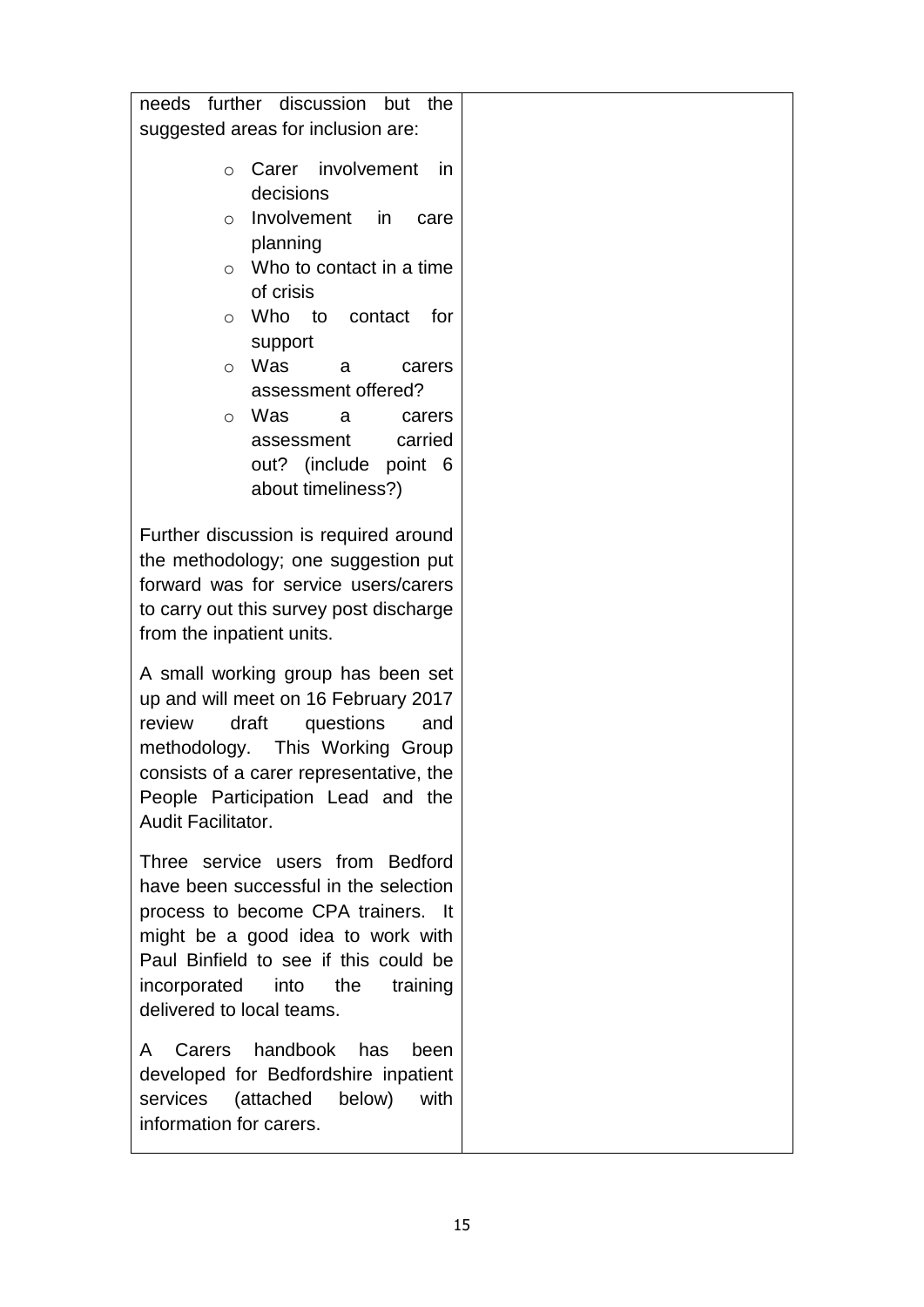| <b>Carers Handbook</b><br>Bedfordshire_FINAL                                                                                                                                                                                                                                                                                                                                                                                                                                                                                                                                                                                                                                                                                                                                                                                            |                                                                              |
|-----------------------------------------------------------------------------------------------------------------------------------------------------------------------------------------------------------------------------------------------------------------------------------------------------------------------------------------------------------------------------------------------------------------------------------------------------------------------------------------------------------------------------------------------------------------------------------------------------------------------------------------------------------------------------------------------------------------------------------------------------------------------------------------------------------------------------------------|------------------------------------------------------------------------------|
| <b>City and Hackney</b>                                                                                                                                                                                                                                                                                                                                                                                                                                                                                                                                                                                                                                                                                                                                                                                                                 |                                                                              |
| <b>Monthly Carer Advisory Group</b><br>meeting to involve and support<br>carers.<br>Establish the "Triangle of Care"<br>$\bullet$<br>model of collaborative working<br>involving staff, service users<br>and carers.<br>Involvement of carers in risk<br>assessment.<br>Involvement of carers and<br>families in personalised<br>recovery planning.<br>Carers led support groups and<br>$\bullet$<br>activities.<br>Involvement of carers in<br>recruitment and selection of<br>staff.<br>Carer involvement in staff<br>induction, training and<br>appraisal.<br>Provide audit and recruitment<br>training to carers.<br>Carer involvement in<br>performance management of<br>the service.<br>Carer involvement in<br>assessing tender bids.<br>QI training and projects with<br>carers.<br>Carers involved in stigma<br>steering group | Staff training designed by carers on<br>improving communication with carers. |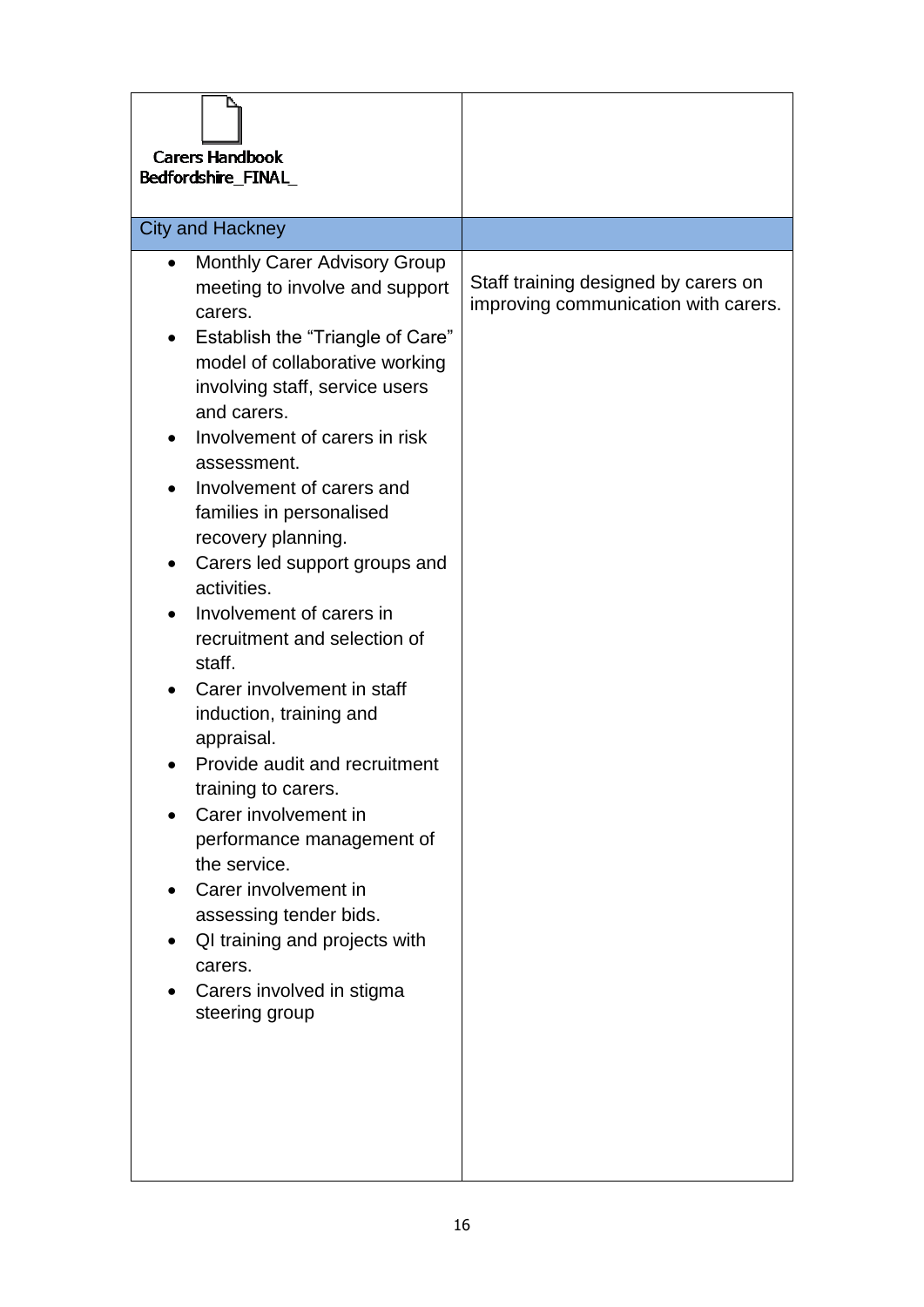| N/A                                                                                                                  |
|----------------------------------------------------------------------------------------------------------------------|
|                                                                                                                      |
|                                                                                                                      |
|                                                                                                                      |
| <b>MHCOP:</b>                                                                                                        |
| • To look at setting up a service user<br>and carer focus group on a quarterly<br>basis                              |
| <b>Service Wide:</b>                                                                                                 |
| • Carers Pack in development. It is<br>hoped that is will be launched in<br>conjunction with Carers Week in<br>June. |
|                                                                                                                      |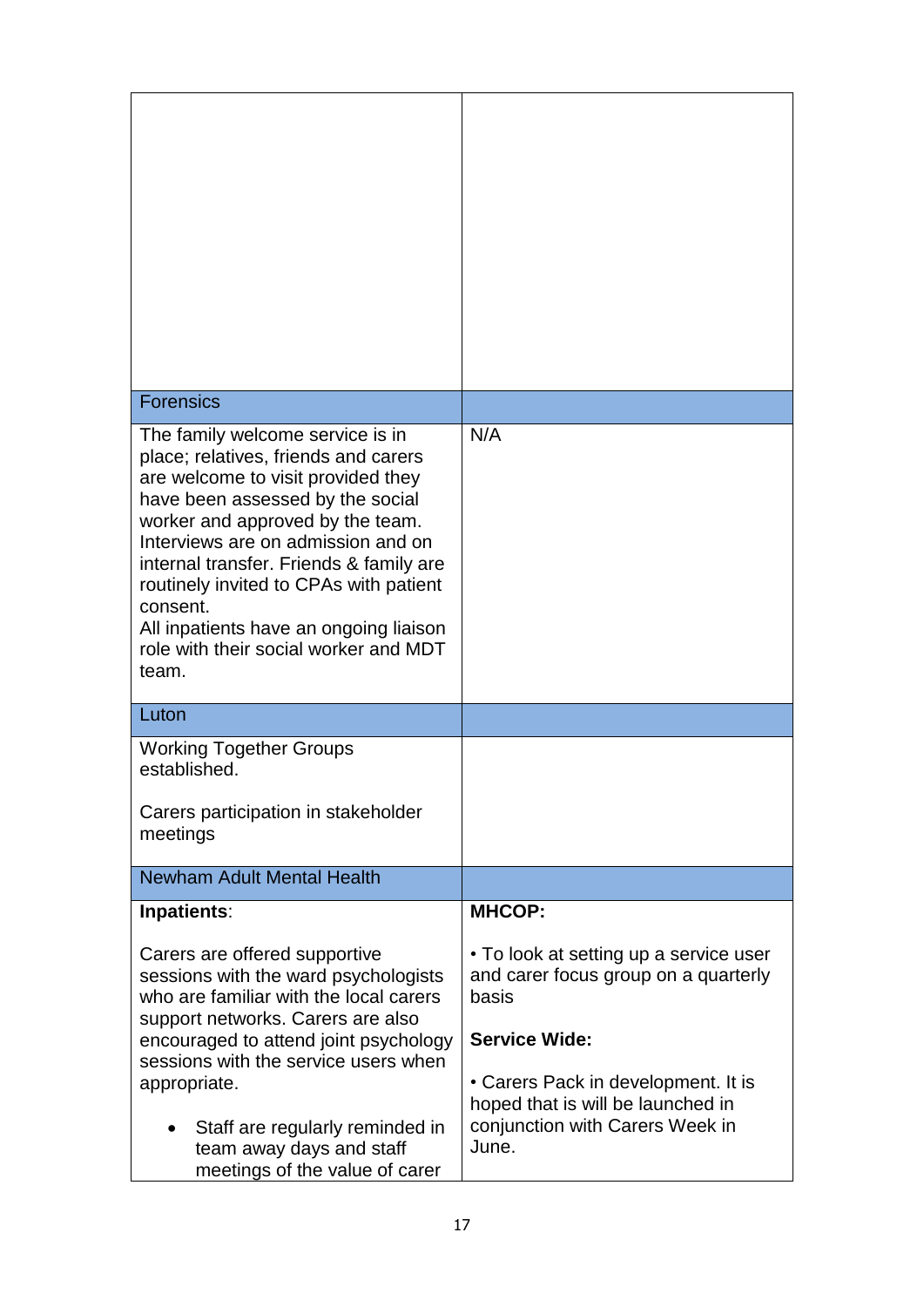| support and ways in which this<br>can be facilitated whilst<br>maintaining confidentiality of<br>the service user.<br>There is a regular review of<br>$\bullet$<br>service user's consent to share<br>information whilst they are on<br>the wards.                                                                                                                                                                                                                                                                                                                                                                                                                                                                        | • Within the Newham Recovery and<br>Wellbeing 'Getting There' group<br>programme carers will be offered a<br>space to produce their own carers<br>newsletter in conjunction with the<br>LBN Carers Support Group.<br><b>Adult Community Teams:</b>                                                                                                                                                                                                                                                                                                                                                                                                                                                                                                                                                            |
|---------------------------------------------------------------------------------------------------------------------------------------------------------------------------------------------------------------------------------------------------------------------------------------------------------------------------------------------------------------------------------------------------------------------------------------------------------------------------------------------------------------------------------------------------------------------------------------------------------------------------------------------------------------------------------------------------------------------------|---------------------------------------------------------------------------------------------------------------------------------------------------------------------------------------------------------------------------------------------------------------------------------------------------------------------------------------------------------------------------------------------------------------------------------------------------------------------------------------------------------------------------------------------------------------------------------------------------------------------------------------------------------------------------------------------------------------------------------------------------------------------------------------------------------------|
| <b>MHCOP:</b><br>Involve carers in CPA<br>meetings<br>Regular contact with carers.<br>Carers assessments.<br><b>Service Wide:</b><br>• Carers are represented in the local<br>Working Together Group and are<br>offered the same opportunities for<br>involvement as service users. For<br>example we have 2 carers<br>participating in the CPA training and<br>carers were involved in the recent<br>role play for the QI Conference.<br>• Carers also participated in the<br>design and execution of the mural in<br>the NCfMH canteen to promote QI.<br>They also are members of interview<br>panels and involved with training<br>staff.<br>• Carer attendance and input to the<br>recent trust wide Acute Psychology | • The CRT services are currently<br>reviewing all registered carers<br>attached to Service Users on CPA in<br>order to do a Mailshot which will<br>contain Carers information leaflets<br>available in the service including<br>information about the mental health<br>services in Newham, rights of patients<br>and carers, information about local<br>and national support agencies and<br>contact information for LBN Dockside<br>teams (MHAAT).<br>• This will also include information on<br>how to give feedback regarding<br>services and how to raise a complaint<br>if needed.<br>• We are also currently reviewing all<br>registered carers attached to Service<br>Users on CPA and making referrals<br>for a Carer assessment/review where<br>carers identify they would like<br>like/require one. |
| Conference.<br>• During carers week last year carers<br>assisted the promotion of information<br>about Mental Health Law (as well as<br>being active in other events organised<br>for carers week).<br>• Recently linked up a couple of<br>carers to apply to sit on an Advisory<br>Panel for the Home Treatment<br>Accreditation Scheme (HTAS), one of<br>the projects run by the Royal College<br>of Psychiatrist's Centre for Quality<br>Improvement (CCQI).                                                                                                                                                                                                                                                           |                                                                                                                                                                                                                                                                                                                                                                                                                                                                                                                                                                                                                                                                                                                                                                                                               |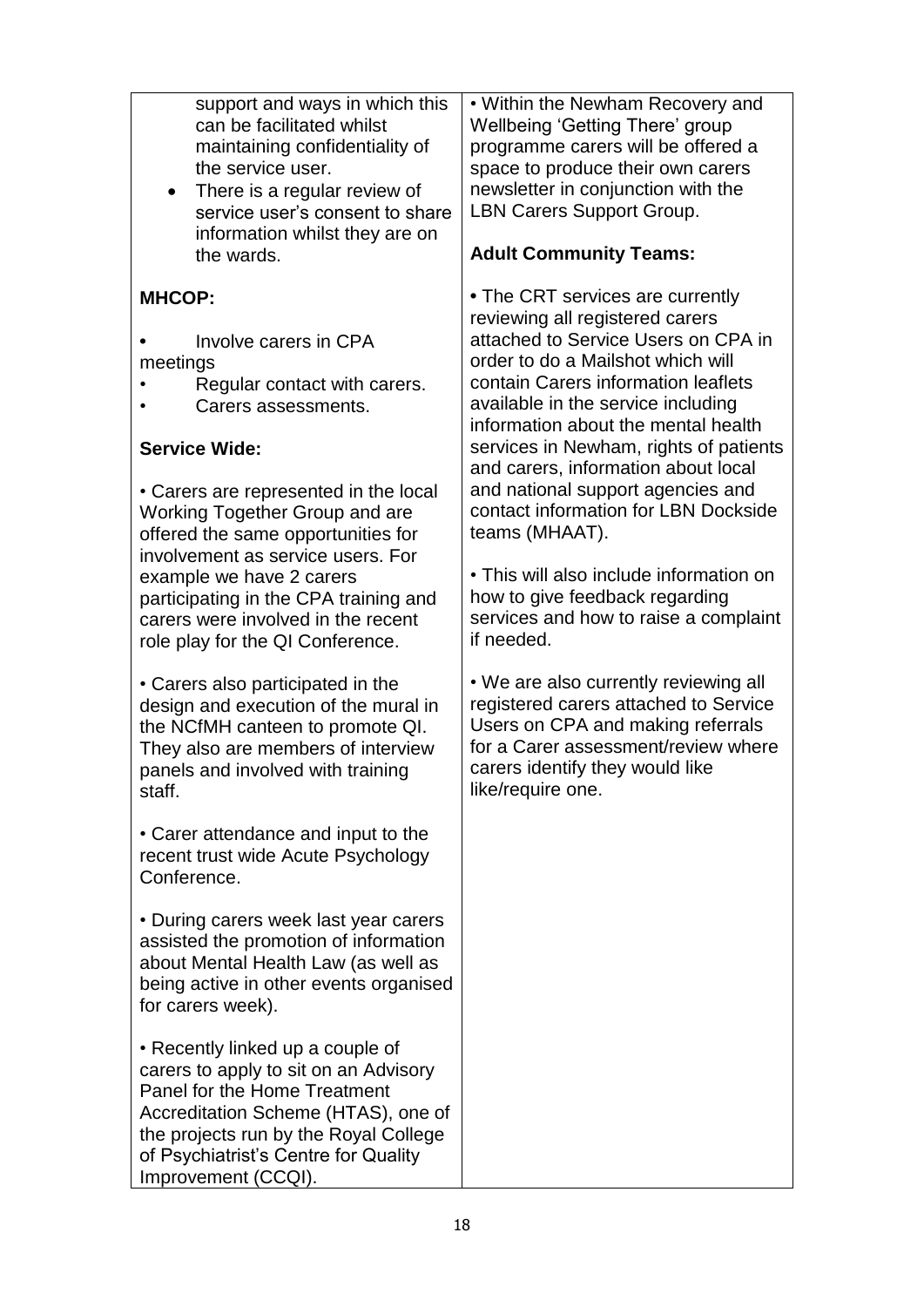| <b>Adult Community Teams:</b>                                                                                                                                                                                                      |  |
|------------------------------------------------------------------------------------------------------------------------------------------------------------------------------------------------------------------------------------|--|
| • Carers are signposted to Local<br>authority provision for carer support.<br>Posters available on the<br>noticeboards.                                                                                                            |  |
| • Staff are regularly reminded in team<br>away days and staff meetings and<br>supervision of the value of carer<br>support and ways in which this can be<br>facilitated whilst maintaining<br>confidentiality of the service user. |  |
| • PTSI forms are currently being<br>reviewed and updated across all care<br>coordinated cases as part of the<br>recovery pack interventions from<br>CCO <sub>s.</sub>                                                              |  |
| • The CRTs have a monthly<br>requirement to ensure all carers have<br>a monthly minimum telephone contact<br>to check on needs and offer advice,<br>support and signposting as required.                                           |  |
| • Carers are also included where<br>appropriate in the CPA process to<br>take part and be included in the<br>Recovery plan for the Service User<br>they are supporting.                                                            |  |
| EIS:                                                                                                                                                                                                                               |  |
| Carers invited to medical reviews                                                                                                                                                                                                  |  |
| Carers invited to CPA's                                                                                                                                                                                                            |  |
| Permission to share completed by<br>patients with regards to sharing<br>information with carers                                                                                                                                    |  |
| Monthly care contact (as stated<br>above)                                                                                                                                                                                          |  |
| Carers given crisis cards and copy of<br>care plan once agreed by patient                                                                                                                                                          |  |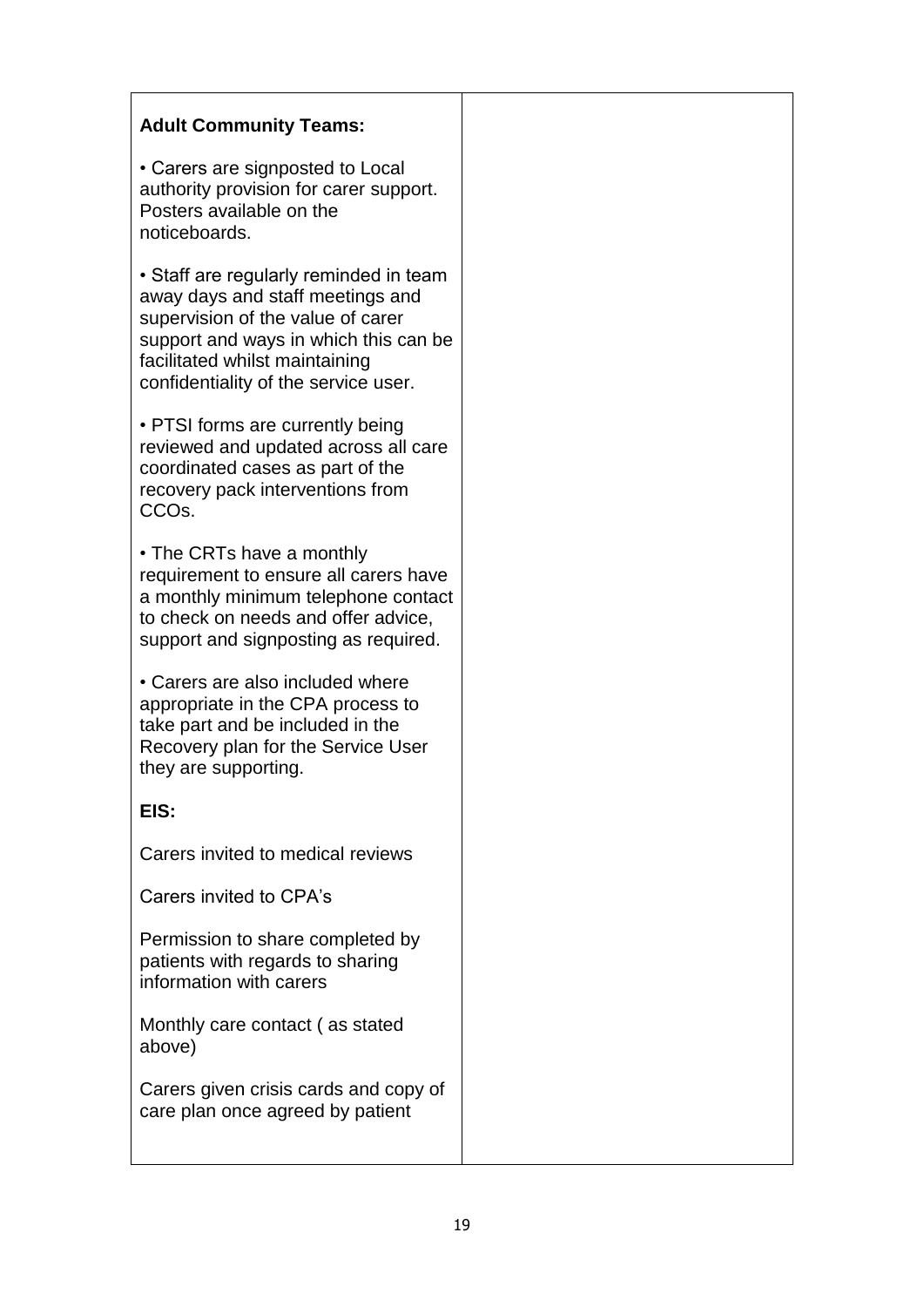| <b>Newham/Tower Hamlets Community</b><br>Health             |
|-------------------------------------------------------------|
| QI Carers project in place                                  |
| looking at the assessment of needs of                       |
| <b>Carers within Community Health</b>                       |
| <b>Newham Services</b>                                      |
| As part of the QI project a                                 |
| carers needs checklist has been                             |
| developed and is being tested in two                        |
| services (EPCT and Community                                |
| Neuro)                                                      |
| Carers Handbook in                                          |
| development which is being designed                         |
| jointly with Local Authority and local                      |
| GPs                                                         |
| Carers Event in Newham on                                   |
| 16th June 2017 which will                                   |
| involvement information stalls from                         |
| Age UK, Family Advocacy, Newham                             |
| <b>Carers Network and Newham</b>                            |
| <b>Therapy Group</b>                                        |
| Focus groups set up across                                  |
| community health services                                   |
| ROMA support group set up                                   |
| At the Junction Project                                     |
| (gardening activities to support                            |
| physical and mental health needs)                           |
| Service user and carers                                     |
| recruitment stalls held every six                           |
| months across the health centres                            |
| Listening days for inpatient                                |
| services at East Ham Care Centre                            |
| Service users/Carers involved                               |
| in PLACE audit across the Trust<br>Service users and Carers |
| nominated for people participation                          |
| awards 2017                                                 |
| Training available for service                              |
| users and carers such as audit and                          |
| interviews.                                                 |
| A number of QI projects with                                |
| carer involvement                                           |
| Working Together Group in                                   |
| place which includes both service                           |
| users and carers                                            |
| Service users and carers                                    |
| invited to team away days (such as                          |
| MSK in 2017) and directorate events                         |
| such as the big conversation                                |
| Service users and carers                                    |
| involved in the QI forum                                    |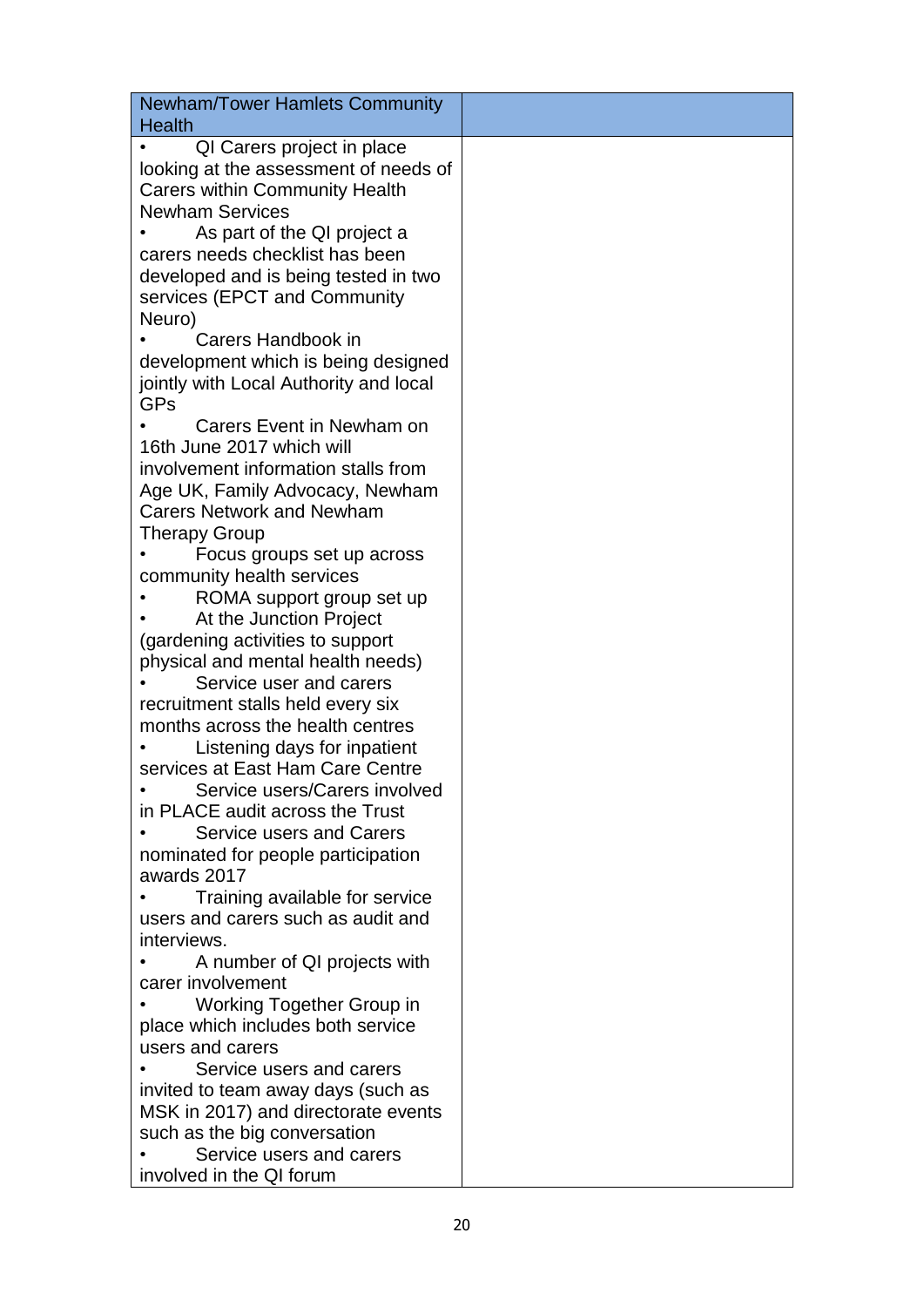| Service users and carers<br>invited to the Christmas party (Sally<br>Sherman Ward)<br>Service users and Carers<br>involved in the review of team level<br>audit tools which are now updated<br>and live<br>TH CHS conduct discovery<br>interviews with service users and<br>carers<br>Services collect PROMs and<br>PREMs data and generate you said<br>we did posters/leaflets<br>Recent launch of the EPCT<br>focus group<br><b>Quality Assurance visits in</b><br>place - one service a month is visited<br>by CCG who meet with staff and<br>Healthwatch who interview service<br>users and carers for feedback<br>QI project on carers needs<br>assessment includes input from<br>London Borough of Newham<br>QI project on carers needs<br>assessment presented to Newham<br>CCG at May 2017 Clinical Quality<br><b>Review Meeting</b><br><b>Community Health Services</b><br>Carers Group to be set up over the<br>next six months |                                                                                                                                                                                                                                                                                                                                    |
|-------------------------------------------------------------------------------------------------------------------------------------------------------------------------------------------------------------------------------------------------------------------------------------------------------------------------------------------------------------------------------------------------------------------------------------------------------------------------------------------------------------------------------------------------------------------------------------------------------------------------------------------------------------------------------------------------------------------------------------------------------------------------------------------------------------------------------------------------------------------------------------------------------------------------------------------|------------------------------------------------------------------------------------------------------------------------------------------------------------------------------------------------------------------------------------------------------------------------------------------------------------------------------------|
| <b>Tower Hamlets</b>                                                                                                                                                                                                                                                                                                                                                                                                                                                                                                                                                                                                                                                                                                                                                                                                                                                                                                                      |                                                                                                                                                                                                                                                                                                                                    |
| Carers Discussion meeting held in<br>May with partner agencies to review<br>current work and to plan further<br>collaboration. The current work in<br>progress was identified:<br>Bow and Poplar CMHT- Work closely<br>with the Carers Centre at Brayford<br>Square. Also with the Champ worker<br>with young carers. Recently met with<br>Rethink and are distributing<br>newsletter.<br>Isle of Dogs - Co-ordinates a number<br>of events and invited Rethink and<br>Carers Centre. The events were well<br>attended.                                                                                                                                                                                                                                                                                                                                                                                                                   | To continue with current work.<br>To continue working in close<br>collaboration with Rethink Mental<br>Illness and increase referrals to them.<br>They offer a wide range of recovery<br>goal-focussed interventions that focus<br>on the carers own needs as opposed<br>to the cared for. Also a monthly<br>carers support group. |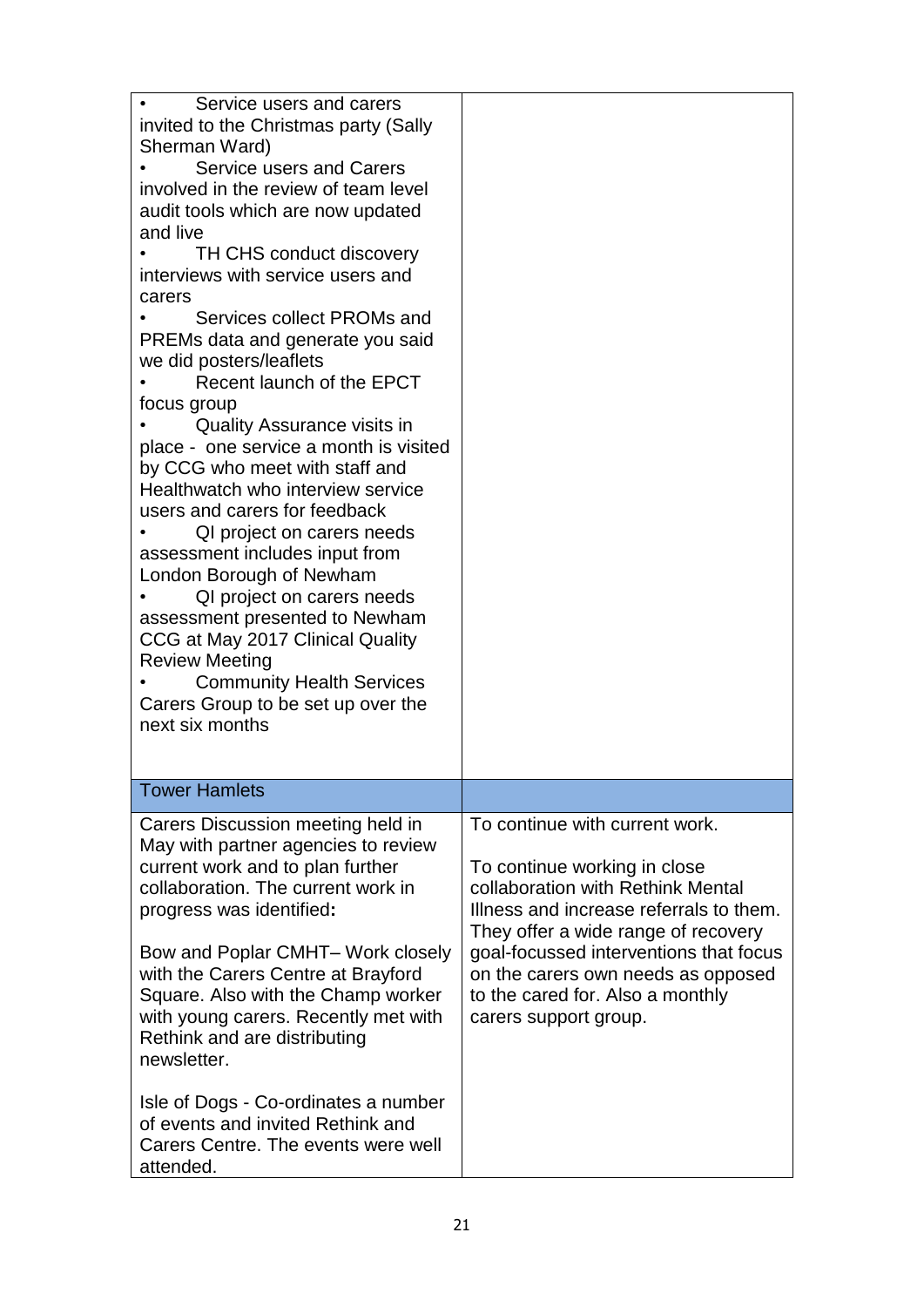| Enhanced Primary Care - Have an<br>identified carers support worker.<br>Currently referring carers onto<br><b>RETHINK and the TH Carers Centre.</b><br>Also facilitates a fortnightly group for<br>EPC carers and works with the lead<br>psychologist using Brief Family<br>Interventions. |  |
|--------------------------------------------------------------------------------------------------------------------------------------------------------------------------------------------------------------------------------------------------------------------------------------------|--|
| Psychology – Working with families<br>and carers with awareness sessions,<br>one of which was held at East London<br>Mosque.                                                                                                                                                               |  |
| Sessions on caring and coping,<br>developing this as well as evidence<br>based interventions and will be<br>training up CMHT workers.                                                                                                                                                      |  |
| Run Tree of Life sessions and do this<br>in a number of languages.                                                                                                                                                                                                                         |  |
| Training and supporting: Psychology<br>has Trained MDT psychologist and<br><b>THEIS staff in Family Interventions</b><br>(NICE 2014)                                                                                                                                                       |  |
| Peer led initiatives where Somali<br>women have been trained to deliver<br>tree of life sessions. Carers stating<br>that they can offer us a service.                                                                                                                                      |  |
| THEIS - Run a carers education<br>group. Hold carers events throughout<br>the year.                                                                                                                                                                                                        |  |

## **Aim 3: Providing information for carers**

| <b>Actions already taken</b>                        | <b>Future actions to be taken</b> |
|-----------------------------------------------------|-----------------------------------|
| <b>Bedfordshire</b>                                 |                                   |
| PDF<br><b>Bedford Crisis-Carers</b><br>Feedback.pdf |                                   |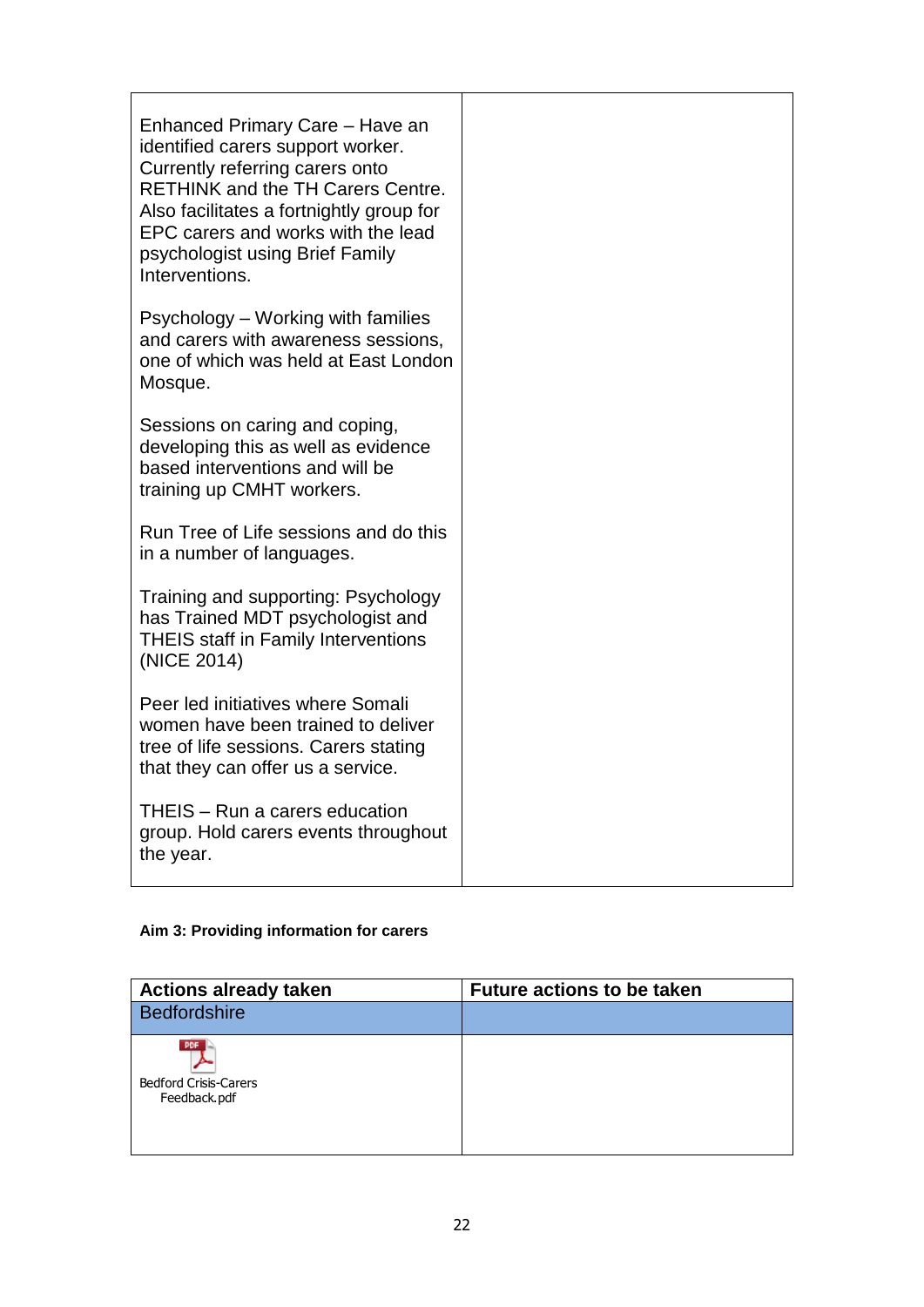| <b>Carers Handbook</b><br>Bedfordshire_FINAL_                                                                                                                                                                                                                                                                                                       |                                                                                                                                                                                                   |
|-----------------------------------------------------------------------------------------------------------------------------------------------------------------------------------------------------------------------------------------------------------------------------------------------------------------------------------------------------|---------------------------------------------------------------------------------------------------------------------------------------------------------------------------------------------------|
| <b>City and Hackney</b>                                                                                                                                                                                                                                                                                                                             |                                                                                                                                                                                                   |
| Regular information exchange<br>events.<br>Co-produced<br>new<br>a<br>information booklet for Carers<br>Information pack for carers.<br>Capturing<br>feedback<br>from<br>carers and families and acting<br>on this feedback.<br>Community team provide educational                                                                                  | Have carers peer tutors within the<br>recovery college to ensure tailor-<br>made courses for carers are regularly<br>featured on the timetable                                                    |
| groups to carers to learn more about<br>mental health.                                                                                                                                                                                                                                                                                              |                                                                                                                                                                                                   |
| <b>Forensics</b>                                                                                                                                                                                                                                                                                                                                    |                                                                                                                                                                                                   |
| A new welcome pack is being<br>updated involving service users<br>quotes and experiences of friends<br>and family visits. The pack will<br>incorporate much more accessible<br>information for friends and family.<br>Family therapists/psychology and<br>social work are on hand to manage<br>any face to face queries from friends<br>and family. | Estimated to be in circulation by<br>July/August 2017.                                                                                                                                            |
| Luton                                                                                                                                                                                                                                                                                                                                               |                                                                                                                                                                                                   |
| <b>ELFT Carers Information leaflet,</b><br><b>Standard Letter to carers</b>                                                                                                                                                                                                                                                                         | Leaflet to be updated to current ELFT<br>corporate requirements                                                                                                                                   |
| <b>Newham Adult Mental Health</b>                                                                                                                                                                                                                                                                                                                   |                                                                                                                                                                                                   |
| Inpatients:<br>• Carers information leaflets available<br>on all the wards include information<br>about the mental health services in<br>Newham, right of patients and carers,<br>information about local and national<br>support agencies and contact<br>information for NCfMH staff and<br>wards.                                                 | CRTs are strengthening liaison with<br>inpatient services to compare<br>information leaflets and processes to<br>try to compare, optimise availability<br>and good practice throughout<br>Newham. |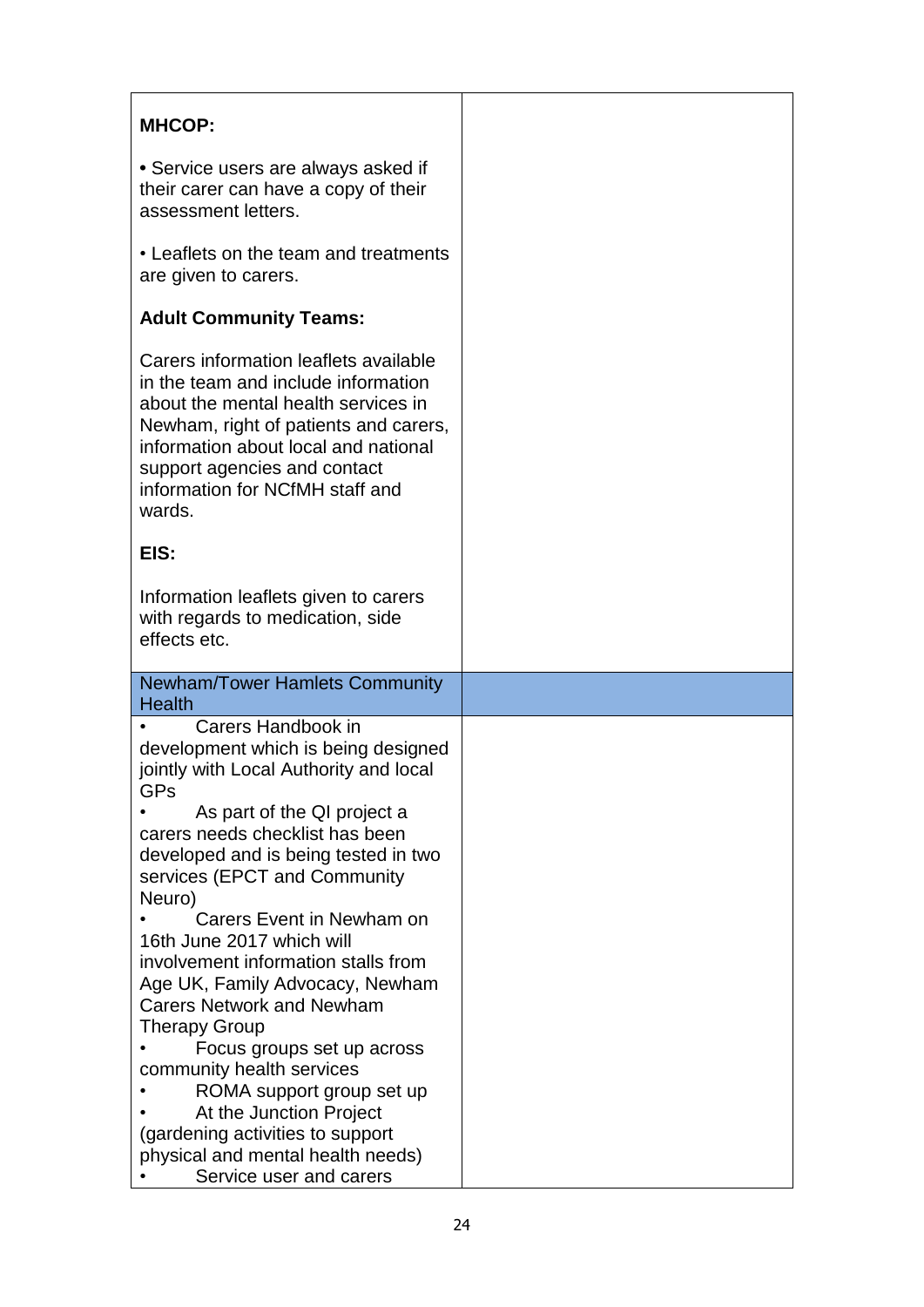| recruitment stalls held every six<br>months across the health centres<br>Listening days for inpatient<br>services at East Ham Care Centre<br>Service users/Carers involved<br>in recruitment via interview panels<br>Training available for service<br>users and carers such as audit and<br>interviews.<br>Working Together Group in<br>place which includes both service<br>users and carers<br>Service users and carers<br>invited to team away days (such as<br>MSK in 2017) and directorate events<br>such as the big conversation<br>Service users and carers<br>involved in the QI forum<br>Services collect PROMs and<br>PREMs data and generate you said<br>we did posters/leaflets<br>Recent launch of the EPCT<br>focus group<br><b>Community Health Services</b><br>Carers Group to be set up over the<br>next six months |                                                                                                                                                                                                                                                                                              |
|---------------------------------------------------------------------------------------------------------------------------------------------------------------------------------------------------------------------------------------------------------------------------------------------------------------------------------------------------------------------------------------------------------------------------------------------------------------------------------------------------------------------------------------------------------------------------------------------------------------------------------------------------------------------------------------------------------------------------------------------------------------------------------------------------------------------------------------|----------------------------------------------------------------------------------------------------------------------------------------------------------------------------------------------------------------------------------------------------------------------------------------------|
| <b>Tower Hamlets</b>                                                                                                                                                                                                                                                                                                                                                                                                                                                                                                                                                                                                                                                                                                                                                                                                                  |                                                                                                                                                                                                                                                                                              |
| Carers Events held on team by team<br>basis throughout the year – with a<br>varied attendance.<br>Older Peoples mental health service<br>works in close collaboration with the<br>Alzheimer's Society who are co-<br>located with.                                                                                                                                                                                                                                                                                                                                                                                                                                                                                                                                                                                                    | There are a number of events across<br>the services for Carers Week at the<br>beginning of June. However Tower<br>Hamlets are offering a carers week<br>post Ramadan in July. ELFT/LBTH<br>are currently co-ordinating a Carers<br>event with our partners Rethink and<br>the Carers Centre. |
| Family intervention model offers<br>carers and families' information about<br>diagnosis and treatment facilitates<br>conversations between patient and<br>family to help all understand what it is<br>like for each other. This is integral to<br>the work of THEIS.<br>Training is underway for CMHT<br>workers to be able to utilise this.                                                                                                                                                                                                                                                                                                                                                                                                                                                                                          | Recovery College – runs a variety of<br>co-produced education sessions for<br>carers, as well as service users and<br>staff. Focusses on all aspects of<br>mental health.<br>Community Teams – to continue to<br>the development of the Family<br>Intervention model.                        |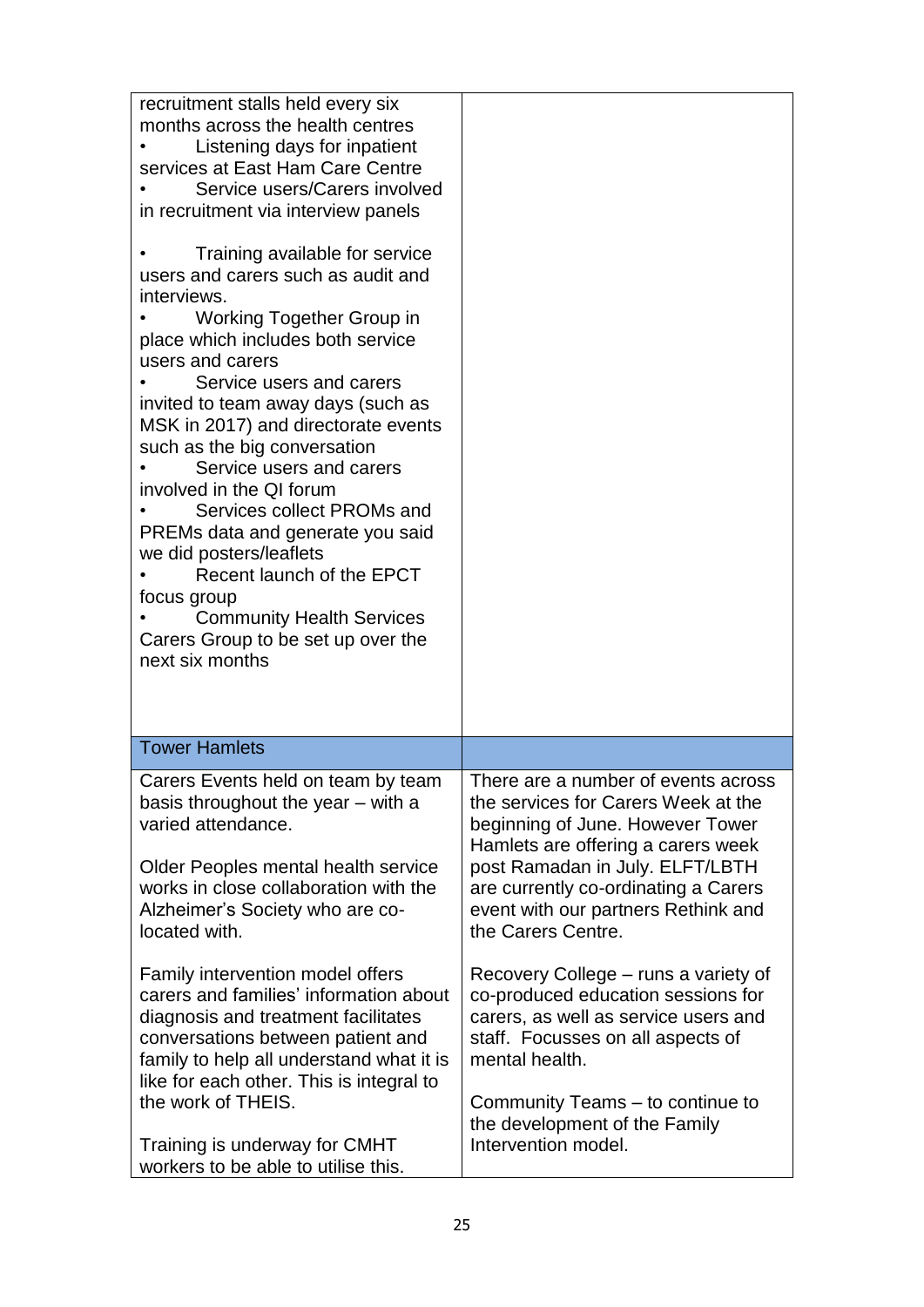| Carers leads in each community team<br>have been identified | To develop the role of the carers<br>leads and their role in gathering a<br>providing information.                                                                                                                              |
|-------------------------------------------------------------|---------------------------------------------------------------------------------------------------------------------------------------------------------------------------------------------------------------------------------|
|                                                             | Carers Centre Carers Forum -<br>currently attended regularly by the<br>People Participation Lead. Team<br>carers lead to join this.                                                                                             |
|                                                             | It is recognised that along with<br><b>RETHINK and the Carers Centre,</b><br>there are also a number of services,<br>activities, events for carers in the<br>borough. The aim will be to promote<br>these to avoid duplication. |

**Aim 4: Access to support for carers themselves**

| <b>Actions already taken</b> | <b>Future actions to be taken</b> |
|------------------------------|-----------------------------------|
| Bedfordshire                 |                                   |
| N/a                          |                                   |
|                              |                                   |
|                              |                                   |
| City and Hackney             |                                   |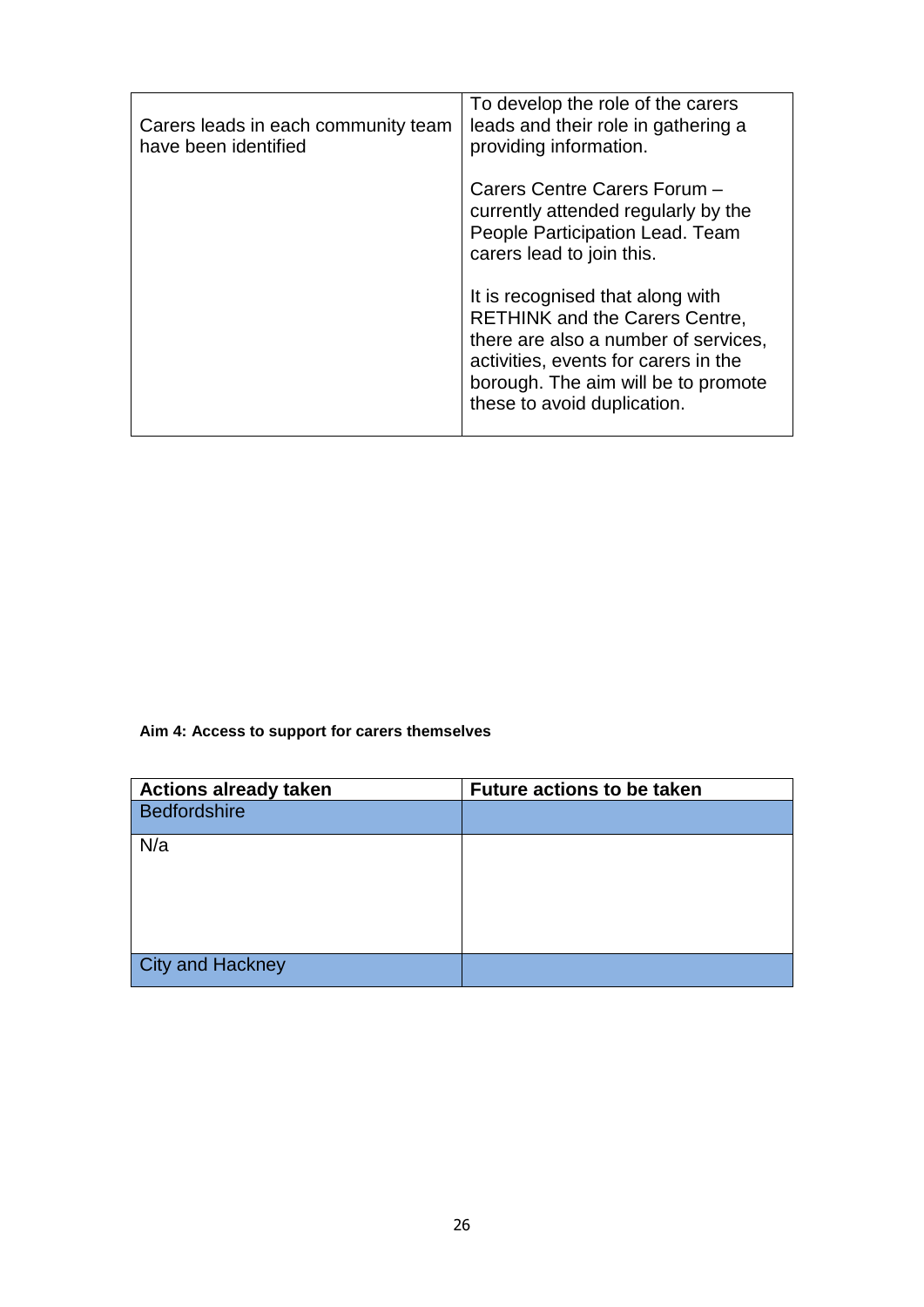| Facilitate carer trips (e.g.<br>Longleat safari trip)<br>Develop better understanding<br>of the needs of carers and<br>families through data collection<br>and consultation.<br>5 Steps Friends and Families<br>Group: 5 weekly sessions and<br>the specific topics covered are<br>sharing<br>οf<br>experience,<br>exchange<br>relevant<br>0f<br>information, coping and coping<br>better, social support, finding<br>further support. | Setting up Carer Peer Support<br>Workers.<br>Continue to work with LBH to ensure<br>carers are well informed of their rights |
|----------------------------------------------------------------------------------------------------------------------------------------------------------------------------------------------------------------------------------------------------------------------------------------------------------------------------------------------------------------------------------------------------------------------------------------|------------------------------------------------------------------------------------------------------------------------------|
| Interventions including psychosocial<br>interventions to support carers to<br>remain mentally and physically well.                                                                                                                                                                                                                                                                                                                     |                                                                                                                              |
| <b>Forensics</b>                                                                                                                                                                                                                                                                                                                                                                                                                       |                                                                                                                              |
| Carers assessments are not<br>applicable within the forensic units<br>however if requested they are<br>signposted to relevant services in the<br>community.<br>The directorate will assist in certain<br>circumstances with travel expenses if<br>friends & family are travelling long<br>distances.                                                                                                                                   | N/A                                                                                                                          |
| Luton                                                                                                                                                                                                                                                                                                                                                                                                                                  |                                                                                                                              |
| <b>CMHT</b> staff: provide carers<br>information pack to carers<br>undertake carers assessments                                                                                                                                                                                                                                                                                                                                        | Need to keep notice boards in public<br>areas up to date<br>Provide information for carers about                             |
| apply for services to support carers ie<br>carers Direct Payment, respite<br>support                                                                                                                                                                                                                                                                                                                                                   | support available on Trust Website                                                                                           |
| <b>Newham Adult Mental Health</b>                                                                                                                                                                                                                                                                                                                                                                                                      |                                                                                                                              |
| Inpatients:                                                                                                                                                                                                                                                                                                                                                                                                                            |                                                                                                                              |
| • Carers information leaflets available                                                                                                                                                                                                                                                                                                                                                                                                | <b>Inpatients:</b><br>• Continue to foster and develop                                                                       |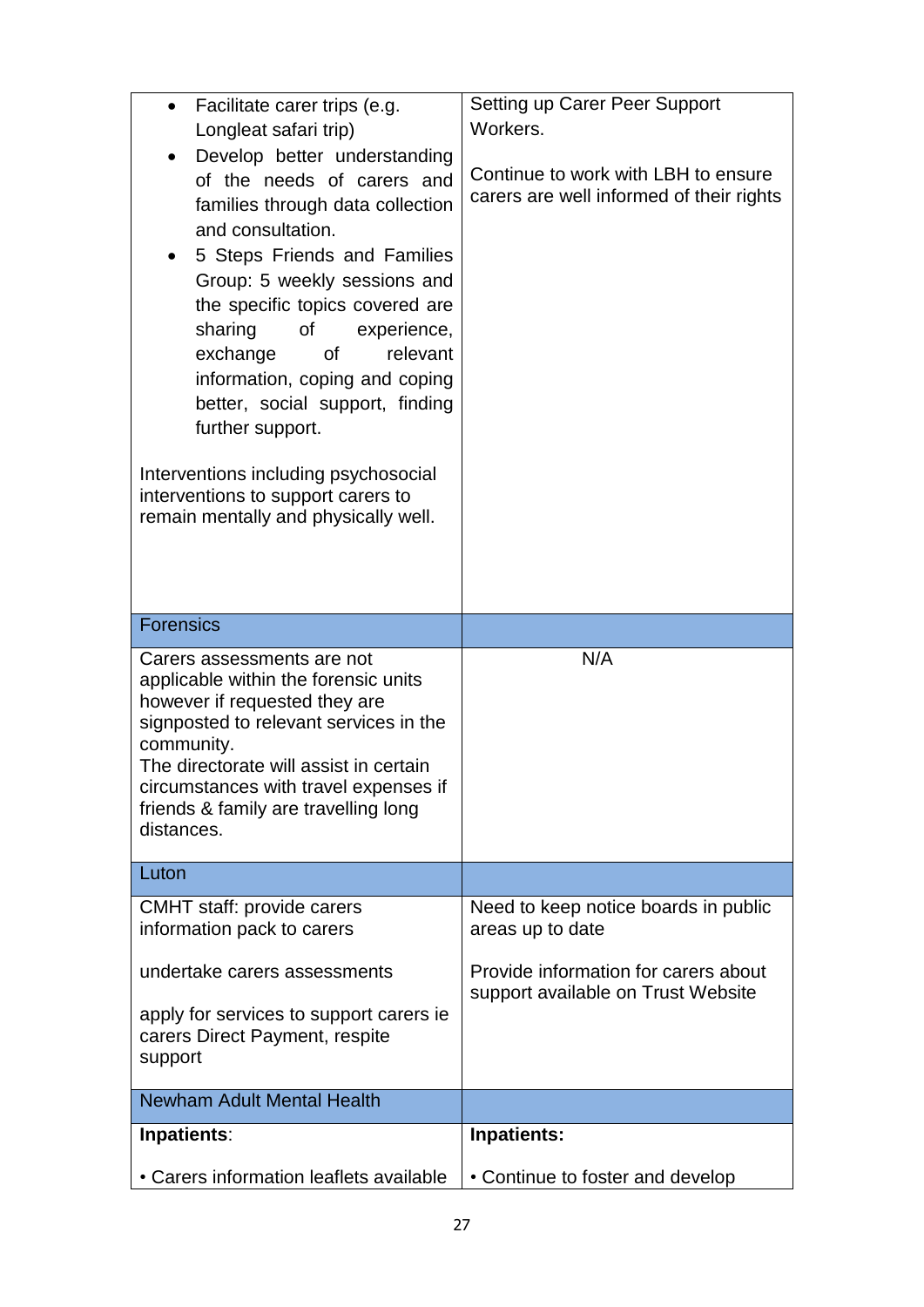| on all the wards include information<br>about the mental health services in<br>Newham, rights of patients and<br>carers, information about local and<br>national support agencies and contact<br>information for NCfMH staff and<br>wards.<br>• Staff are regularly reminded in team<br>away days and staff meetings of<br>carers' right to a carer's assessment.<br>• Monthly Carers' Support Group at<br>NCfMH to provide support and<br>signposting to carers in need of<br>further support. | communications and access<br>pathways for carers between LBN<br>and ELFT services in Newham.<br>• QI project aims to set up clearer<br>communication between staff and<br>carers about borough-wide, local and<br>national support available for carers.<br><b>Adult Community Teams:</b><br>Continue to foster and develop<br>communications and access<br>pathways for carers between LBN<br>and ELFT services in Newham. |
|-------------------------------------------------------------------------------------------------------------------------------------------------------------------------------------------------------------------------------------------------------------------------------------------------------------------------------------------------------------------------------------------------------------------------------------------------------------------------------------------------|-----------------------------------------------------------------------------------------------------------------------------------------------------------------------------------------------------------------------------------------------------------------------------------------------------------------------------------------------------------------------------------------------------------------------------|
| • Links established between the LBN<br>and carer support team in NCfMH.                                                                                                                                                                                                                                                                                                                                                                                                                         |                                                                                                                                                                                                                                                                                                                                                                                                                             |
| <b>MHCOP:</b>                                                                                                                                                                                                                                                                                                                                                                                                                                                                                   |                                                                                                                                                                                                                                                                                                                                                                                                                             |
| • Individual psychological therapy for<br>carers.                                                                                                                                                                                                                                                                                                                                                                                                                                               |                                                                                                                                                                                                                                                                                                                                                                                                                             |
| • Support and advice sessions for<br>those newly diagnosed with<br>dementia.                                                                                                                                                                                                                                                                                                                                                                                                                    |                                                                                                                                                                                                                                                                                                                                                                                                                             |
| • Cognitive stimulation Group/ Mild<br>cognitive impairment group- carers<br>are encouraged to attend set<br>sessions.                                                                                                                                                                                                                                                                                                                                                                          |                                                                                                                                                                                                                                                                                                                                                                                                                             |
| • Lifestyle matters and circle dancing<br>group- carers attend all sessions<br>along with cared for.                                                                                                                                                                                                                                                                                                                                                                                            |                                                                                                                                                                                                                                                                                                                                                                                                                             |
| • Carers Group for those diagnosed<br>with dementia. 12 week course.<br>• Carers assessments are offered by<br>the CMHT.                                                                                                                                                                                                                                                                                                                                                                        |                                                                                                                                                                                                                                                                                                                                                                                                                             |
| • Referral to social services for more<br>social support or to a social worker<br>within the CMHT.                                                                                                                                                                                                                                                                                                                                                                                              |                                                                                                                                                                                                                                                                                                                                                                                                                             |
| <b>Adult Community Teams:</b>                                                                                                                                                                                                                                                                                                                                                                                                                                                                   |                                                                                                                                                                                                                                                                                                                                                                                                                             |
| • Carers information leaflets available<br>in the service including information                                                                                                                                                                                                                                                                                                                                                                                                                 |                                                                                                                                                                                                                                                                                                                                                                                                                             |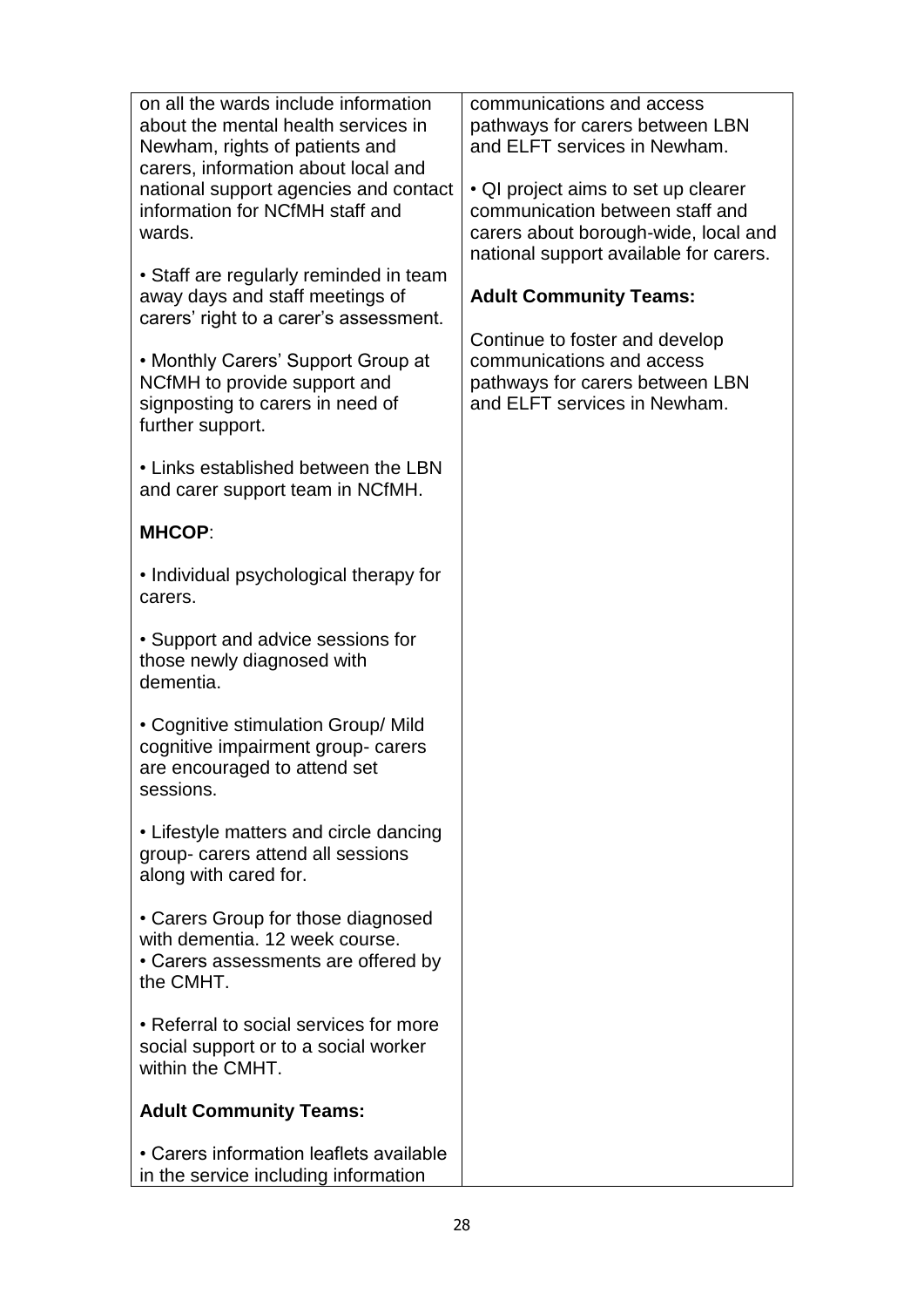| about the mental health services in<br>Newham, right of patients and carers,<br>information about local and national<br>support agencies and contact<br>information for Passmore Edwards<br>and Dockside teams.<br>• Staff are regularly reminded in team<br>away days and staff meetings of<br>carers' right to a carer's assessment.<br>• Monthly Carers' Support Drop-in<br>session at Passmore Edwards with<br>OTLs on the 1st Thurs of each month<br>to provide support and signposting to |  |
|-------------------------------------------------------------------------------------------------------------------------------------------------------------------------------------------------------------------------------------------------------------------------------------------------------------------------------------------------------------------------------------------------------------------------------------------------------------------------------------------------|--|
| carers in need of further support.                                                                                                                                                                                                                                                                                                                                                                                                                                                              |  |
| Individual slots available for Carers                                                                                                                                                                                                                                                                                                                                                                                                                                                           |  |
| on request.                                                                                                                                                                                                                                                                                                                                                                                                                                                                                     |  |
| Links established between the                                                                                                                                                                                                                                                                                                                                                                                                                                                                   |  |
| LBN and carer support team in                                                                                                                                                                                                                                                                                                                                                                                                                                                                   |  |
| MHAAT.                                                                                                                                                                                                                                                                                                                                                                                                                                                                                          |  |
| <b>Newham/Tower Hamlets Community</b>                                                                                                                                                                                                                                                                                                                                                                                                                                                           |  |
| <b>Health</b>                                                                                                                                                                                                                                                                                                                                                                                                                                                                                   |  |
| QI Carers project in place<br>$\bullet$                                                                                                                                                                                                                                                                                                                                                                                                                                                         |  |
| looking at the assessment of                                                                                                                                                                                                                                                                                                                                                                                                                                                                    |  |
| needs of Carers within                                                                                                                                                                                                                                                                                                                                                                                                                                                                          |  |
| <b>Community Health Newham</b>                                                                                                                                                                                                                                                                                                                                                                                                                                                                  |  |
| <b>Services</b>                                                                                                                                                                                                                                                                                                                                                                                                                                                                                 |  |
| As part of the QI project a                                                                                                                                                                                                                                                                                                                                                                                                                                                                     |  |
| carers needs checklist has                                                                                                                                                                                                                                                                                                                                                                                                                                                                      |  |
| been developed and is being                                                                                                                                                                                                                                                                                                                                                                                                                                                                     |  |
| tested in two services (EPCT                                                                                                                                                                                                                                                                                                                                                                                                                                                                    |  |
| and Community Neuro)                                                                                                                                                                                                                                                                                                                                                                                                                                                                            |  |
| Carers Handbook in<br>$\bullet$                                                                                                                                                                                                                                                                                                                                                                                                                                                                 |  |
| development which is being                                                                                                                                                                                                                                                                                                                                                                                                                                                                      |  |
| designed jointly with Local                                                                                                                                                                                                                                                                                                                                                                                                                                                                     |  |
| <b>Authority and local GPs</b>                                                                                                                                                                                                                                                                                                                                                                                                                                                                  |  |
| Carers Event in Newham on                                                                                                                                                                                                                                                                                                                                                                                                                                                                       |  |
| 16 <sup>th</sup> June 2017 which will                                                                                                                                                                                                                                                                                                                                                                                                                                                           |  |
| involvement information stalls                                                                                                                                                                                                                                                                                                                                                                                                                                                                  |  |
| from Age UK, Family                                                                                                                                                                                                                                                                                                                                                                                                                                                                             |  |
| Advocacy, Newham Carers                                                                                                                                                                                                                                                                                                                                                                                                                                                                         |  |
| Network and Newham Therapy                                                                                                                                                                                                                                                                                                                                                                                                                                                                      |  |
| Group                                                                                                                                                                                                                                                                                                                                                                                                                                                                                           |  |
| Focus groups set up across                                                                                                                                                                                                                                                                                                                                                                                                                                                                      |  |
| community health services                                                                                                                                                                                                                                                                                                                                                                                                                                                                       |  |
| ROMA support group set up                                                                                                                                                                                                                                                                                                                                                                                                                                                                       |  |
| At the Junction Project<br>(gardening activities to support                                                                                                                                                                                                                                                                                                                                                                                                                                     |  |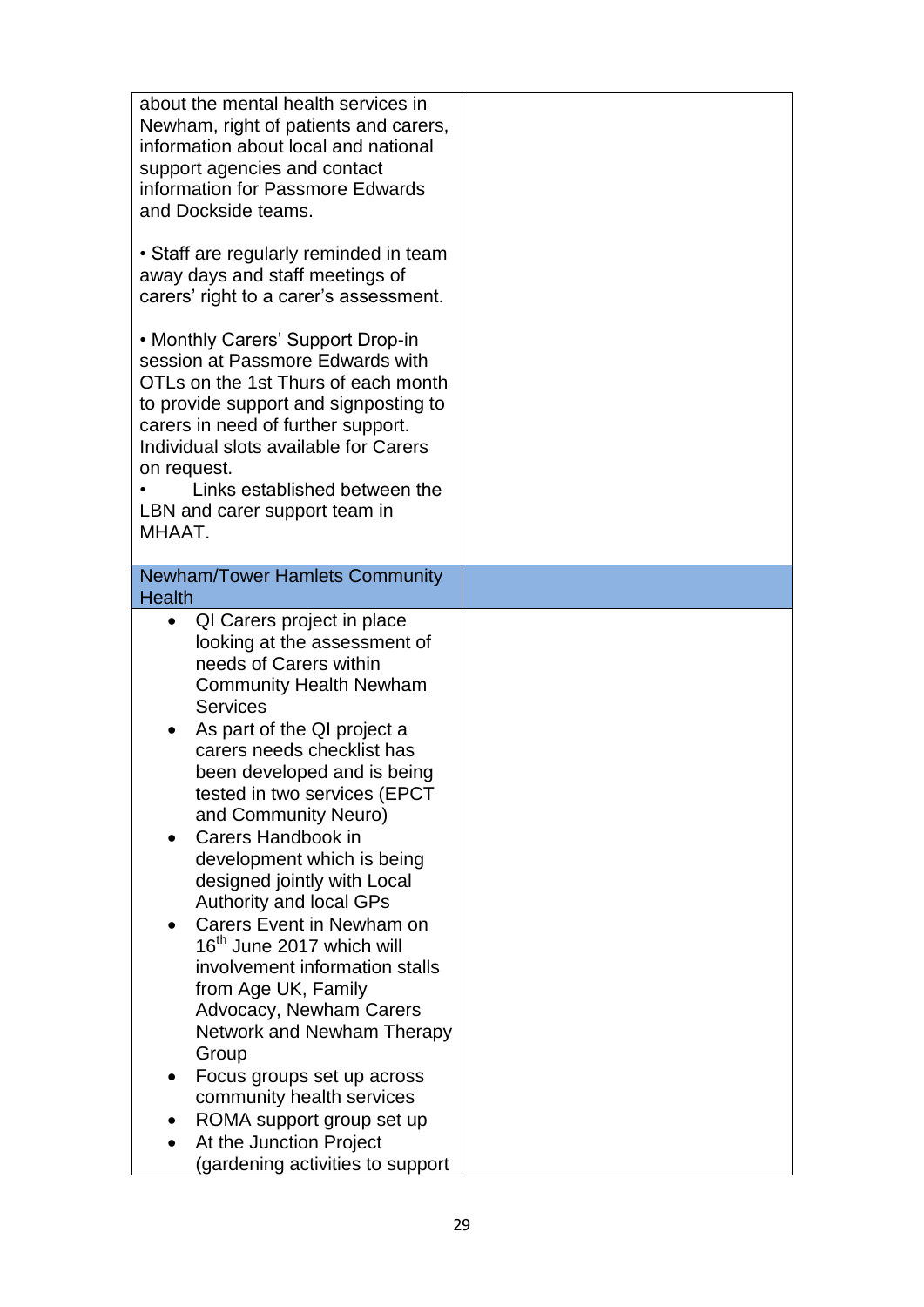| physical and mental health<br>needs)<br>Service user and carers<br>recruitment stalls held every<br>six months across the health<br>centres<br>Listening days for inpatient<br>services at East Ham Care<br>Centre<br>Service users and Carers<br>nominated for people<br>participation awards 2017<br><b>Working Together Group in</b><br>$\bullet$<br>place which includes both<br>service users and carers<br>TH CHS conduct discovery<br>interviews with service users<br>and carers<br>Services collect PROMs and<br>PREMs data and generate you<br>said we did posters/leaflets<br>Recent launch of the EPCT<br>focus group<br>QI project on carers needs<br>assessment includes input<br>from London Borough of<br>Newham<br><b>Community Health Services</b><br>Carers Group to be set up over<br>the next six months |                                                                                                                                                                                                                                                                                                                                                                                                                                                                      |
|-------------------------------------------------------------------------------------------------------------------------------------------------------------------------------------------------------------------------------------------------------------------------------------------------------------------------------------------------------------------------------------------------------------------------------------------------------------------------------------------------------------------------------------------------------------------------------------------------------------------------------------------------------------------------------------------------------------------------------------------------------------------------------------------------------------------------------|----------------------------------------------------------------------------------------------------------------------------------------------------------------------------------------------------------------------------------------------------------------------------------------------------------------------------------------------------------------------------------------------------------------------------------------------------------------------|
| <b>Tower Hamlets</b>                                                                                                                                                                                                                                                                                                                                                                                                                                                                                                                                                                                                                                                                                                                                                                                                          |                                                                                                                                                                                                                                                                                                                                                                                                                                                                      |
| Individual Psychology Therapy<br>sessions are offered to all Carers (of<br>service users open to the service)<br>who have been identified as having a<br>need for psychological support. This<br>needs to be related to their role as<br>Carer i.e.; Stress or Anxiety stemming<br>from carer burn out.<br>Carers are signposted to other teams<br>and agencies for further psychological<br>support if required.<br>Older People's mental health<br>services. Working in close<br>collaboration with carers is integral.<br>Including the following:                                                                                                                                                                                                                                                                         | To continue with the work already<br>underway.<br>We are currently in the process of<br>setting up a Psychological Therapy<br>group titled 'Care for Yourself'. This<br>will be for Carers of service users<br>who have been diagnosed with<br>Dementia in the last two years. We<br>will be offering support for $10 - 12$<br>carers by providing 6 group sessions<br>over a 12 week period. We are<br>planning to start the group no later<br>than September 2017. |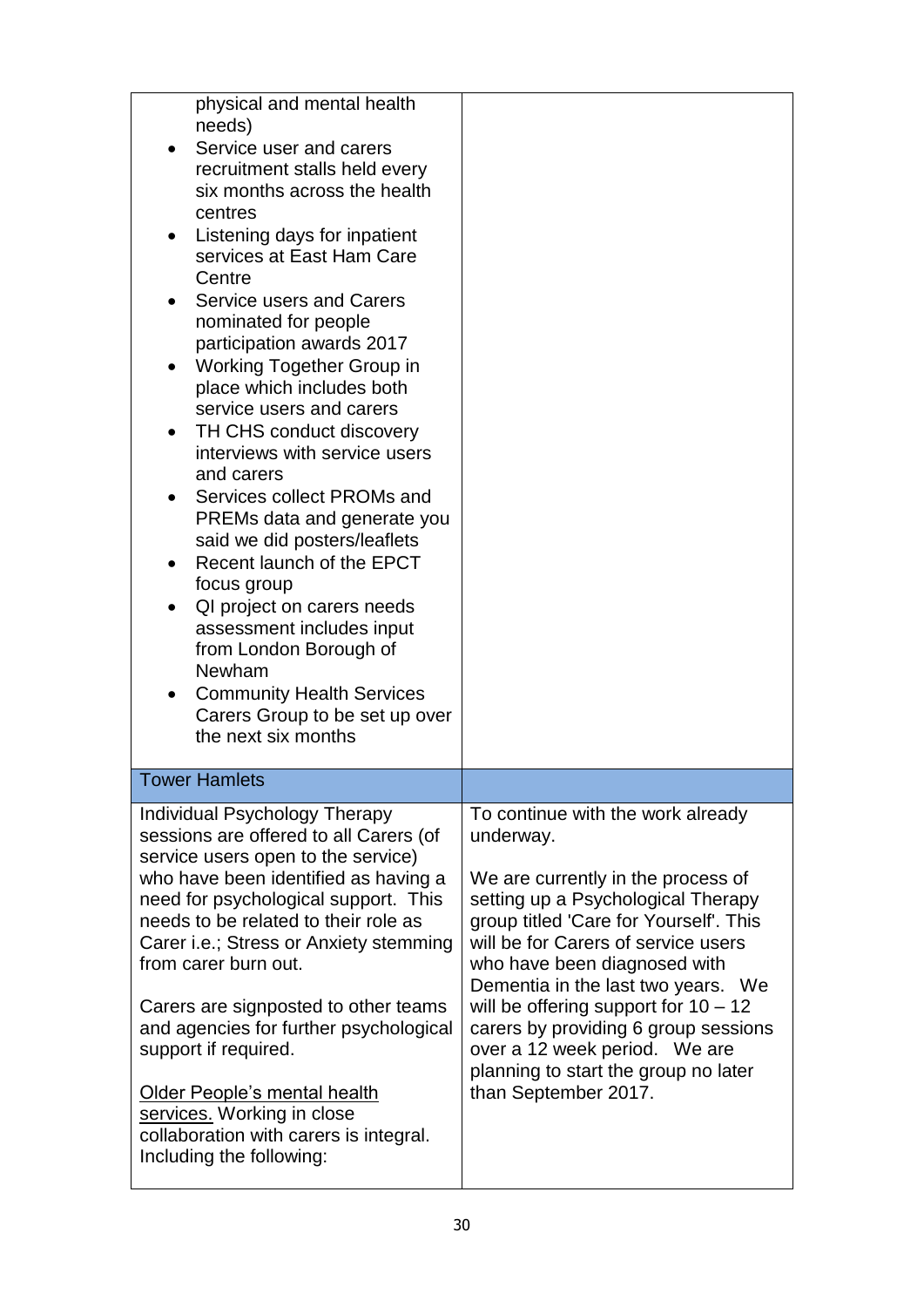Once consent is given, or if a service user has difficulty engaging in this process, Carers are then contacted. Here the Carer has the opportunity to offer their views on the service user's needs and discuss their own immediate carer support needs. Out patients appointments: Carers are routinely contacted regarding their availability for outpatient appointments. Carers are routinely invited to the Initial Memory Assessment

Carers are offered input from the Alzheimer's Society immediately following the Diagnostic Feedback meeting.

Carers are routinely invited to attend the Diagnostic Feedback Meeting

Under the Better Care Fund we have a LBTH Social Worker seconded into the Memory Clinic supporting Carer's by providing Carer's assessments, immediate intervention and onward referral and signposting on to other relevant organisations

CMHT for OP is co-located with the Alzheimer's Society and all our service users and cares also have direct access to the following:

Social Groups / Coffee Clubs for service users and carers living with Dementia, with group dedicated for the Bangladeshi Community.

Singing for the Brain – A monthly music and singing group for Service users and Carers living with Dementia.

A Carers Support Group One to One Carers support with a support worker.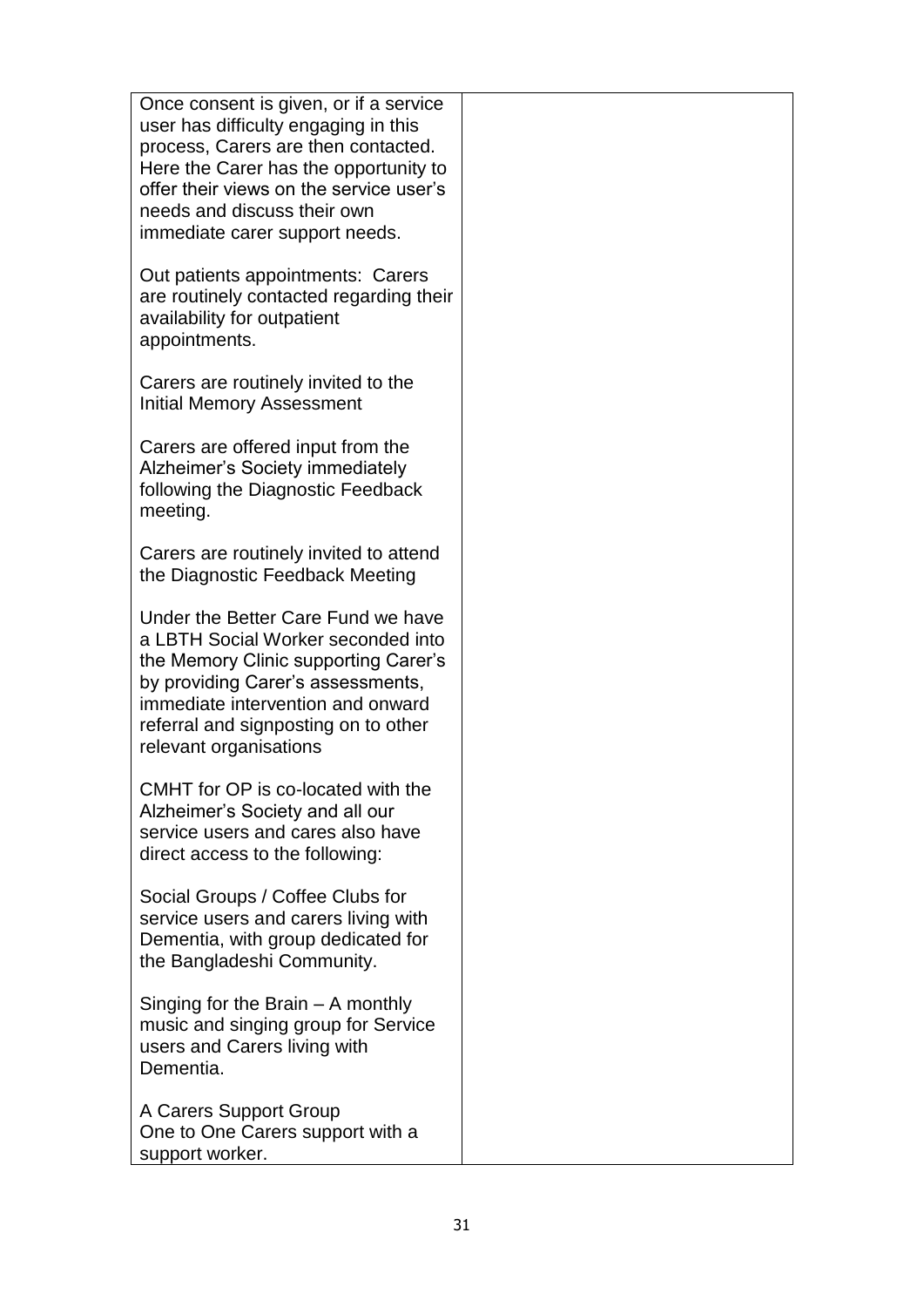# **Aim 5: Working in partnership with Local Authority**

| <b>Actions already taken</b>                                                                                                                                                                                                                                                                                                                                                                             | <b>Future actions to be taken</b> |
|----------------------------------------------------------------------------------------------------------------------------------------------------------------------------------------------------------------------------------------------------------------------------------------------------------------------------------------------------------------------------------------------------------|-----------------------------------|
| <b>Bedfordshire</b>                                                                                                                                                                                                                                                                                                                                                                                      |                                   |
| N/a                                                                                                                                                                                                                                                                                                                                                                                                      |                                   |
| <b>City and Hackney</b>                                                                                                                                                                                                                                                                                                                                                                                  |                                   |
| Partnership work with local and<br>national<br>organisations<br>for<br>cares and families.<br>Working together with local<br>BME and Hard to<br>reach<br>groups/communities.<br>Pathways for carers and<br>$\bullet$<br>families for health and social<br>care support.<br>DMT, LBH, carers and voluntary<br>sector meet regularly to discuss<br>carers issues within formal and non-<br>formal meetings |                                   |
| <b>Forensics</b>                                                                                                                                                                                                                                                                                                                                                                                         |                                   |
| In forensics, we do not work with LA<br>as not applicable to our service.                                                                                                                                                                                                                                                                                                                                | N/A                               |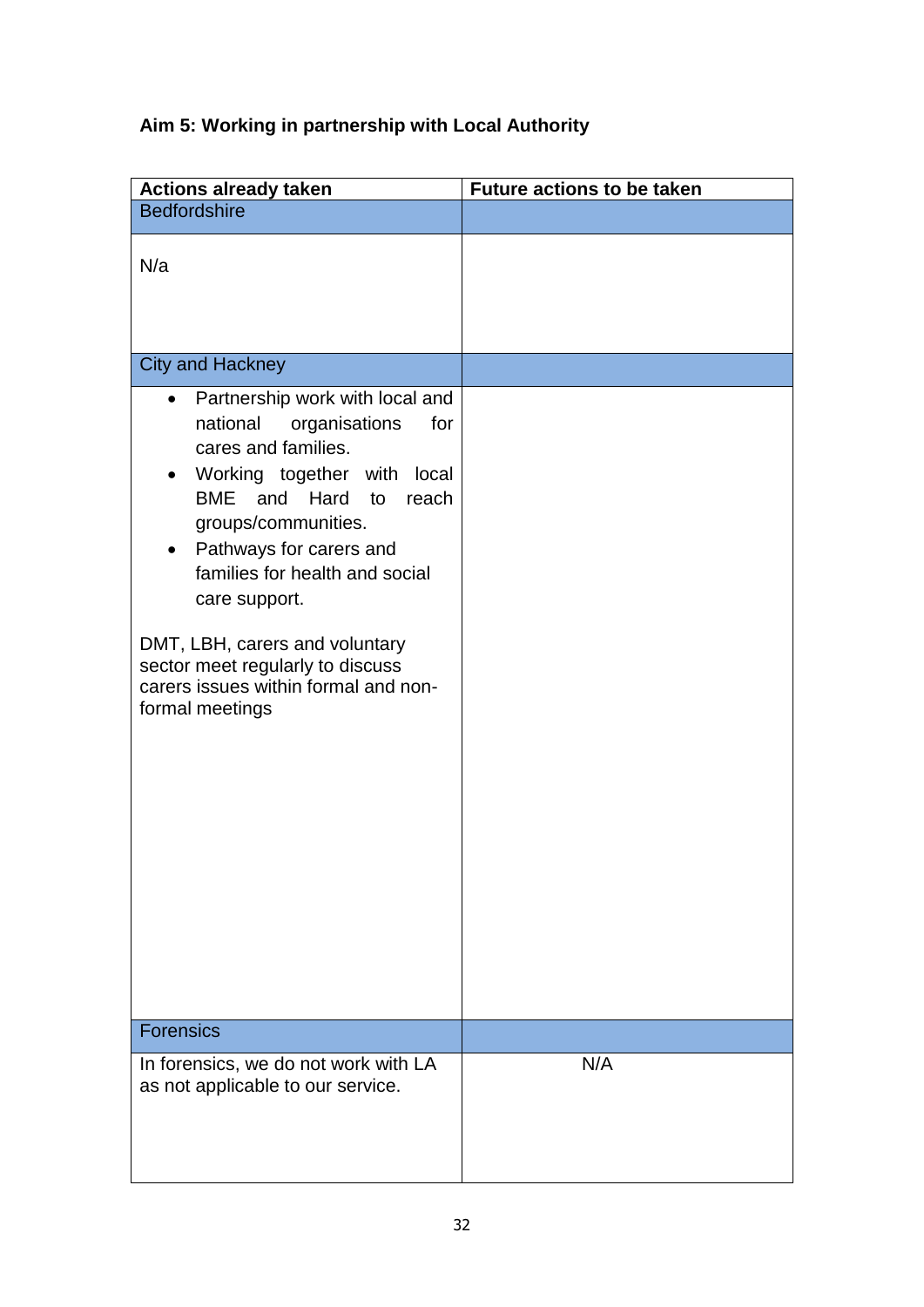| Luton                                                                                                                                                                                                  |                                                                                                                               |
|--------------------------------------------------------------------------------------------------------------------------------------------------------------------------------------------------------|-------------------------------------------------------------------------------------------------------------------------------|
| <b>ELFT</b> representation Carers<br>Partnership Board                                                                                                                                                 | Partnership working with Young<br>Carers Service to provide information<br>and training for staff                             |
| Partnership working with delivery and<br>facilitation of BLMK MIND Carers<br><b>Welfare Course</b>                                                                                                     |                                                                                                                               |
| Participate in local events during<br><b>Carers Week and Carers Rights Day</b><br>to raise awareness.                                                                                                  |                                                                                                                               |
| <b>Newham Adult Mental Health</b>                                                                                                                                                                      |                                                                                                                               |
| Inpatients:                                                                                                                                                                                            | Inpatients:                                                                                                                   |
| Links established between the<br>LBN and carer support team in<br>NCfMH.                                                                                                                               | Continue to foster and develop<br>communications and access<br>pathways for carers between<br><b>LBN and ELFT services in</b> |
| <b>MHCOP:</b>                                                                                                                                                                                          | Newham.                                                                                                                       |
| • Regular meetings with Social serves<br>to discuss services provided and<br>working together.                                                                                                         | <b>Adult Community Teams:</b><br>Continue to foster and develop<br>communications and access                                  |
| <b>Service Wide:</b>                                                                                                                                                                                   | pathways for carers between LBN<br>and ELFT services in Newham.                                                               |
| Representation from the Adult<br>directorate is provided at the<br><b>Carers Strategy Group</b><br>coordinated by LBN. We are<br>working towards direct Carer<br>representation at this forum<br>also. |                                                                                                                               |
| <b>Adult Community Teams:</b>                                                                                                                                                                          |                                                                                                                               |
| Links established between the<br><b>LBN and CRT Teams, Recent</b><br>speakers slot by MHAAT to promote<br>referrals for social care support which<br>included Carers.                                  |                                                                                                                               |
| EIS:                                                                                                                                                                                                   |                                                                                                                               |
| EIS to carry out carers assessments<br>and forward to LBN, refer carers to<br>LBN or carry out joint assessment<br>with LBN.                                                                           |                                                                                                                               |